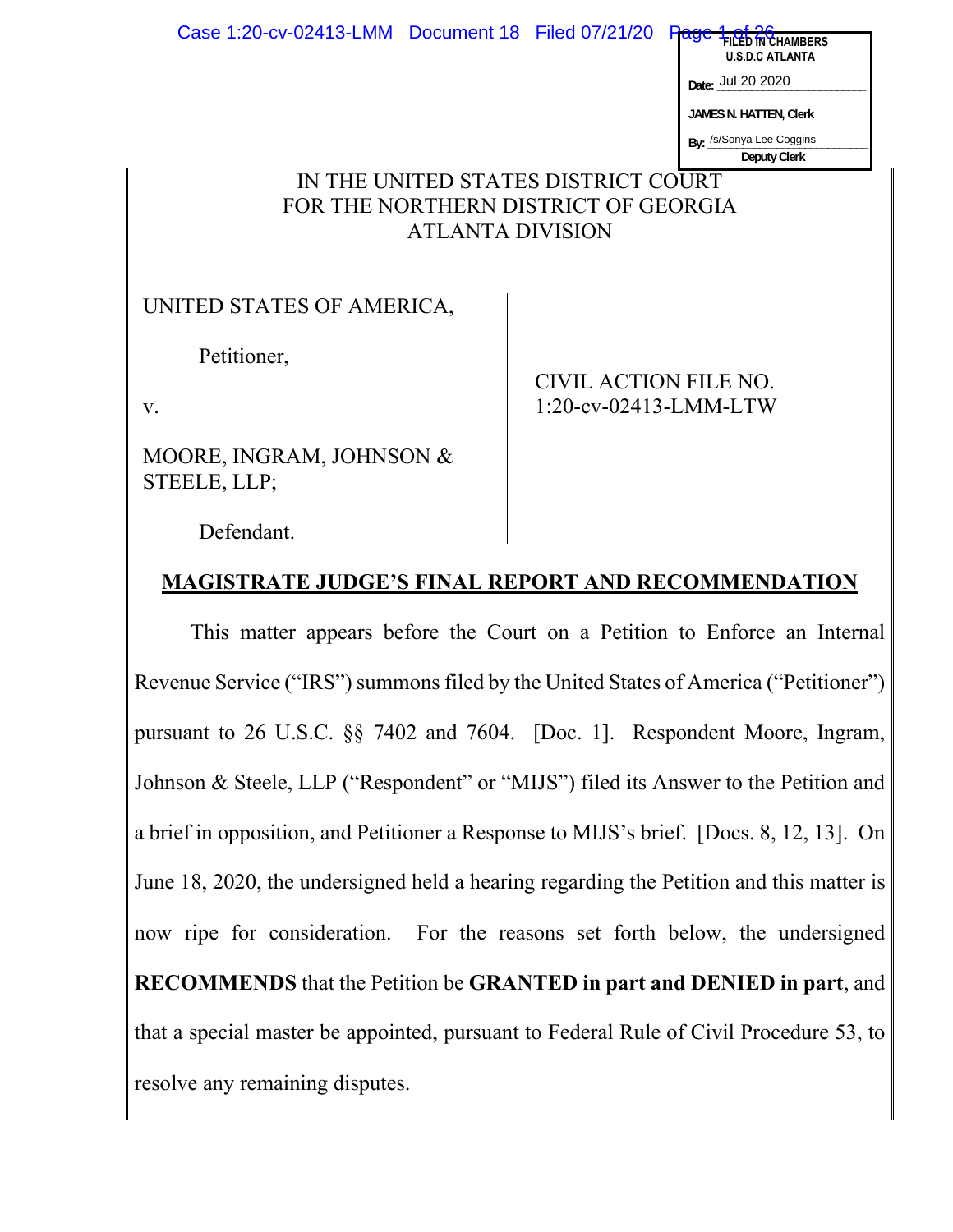#### **BACKGROUND**

The IRS is conducting an investigation to determine whether Respondent is liable for, among other things, organizing and promoting abusive tax shelters, aiding and abetting in the understatement of another person's tax liability, and preparing or assisting in the preparation of tax returns for others that willfully or recklessly understate the taxpayer's tax liability. [Doc. 1, at 2]. The IRS believes Respondent is in possession of books, records, paper, and other data that may be relevant to the investigation. [Id. at 2–3].

According to Petitioner, Respondent provides management services to captive insurance companies ("Captives") that it created or assumed control over. [Doc. 13, at 2]. Generally speaking, a Captive is a subsidiary created by a business that purportedly provides insurance for the business.  $[\underline{Id}]$ . The business then pays insurance premiums to the Captive, deducts the premiums from its tax return, and can elect for the Captive to pay taxes on only the investment income, not the premiums. [Id. at 2–3]. Such an arrangement is allowed by law, but some unscrupulous individuals abuse this tax structure. For example, a Captive might provide only redundant insurance or insurance against "esoteric, implausible risks for exorbitant 'premiums.'" See *Abusive Tax Shelters Again on the IRS "Dirty Dozen" List of Tax Scams for the 2016 Filing Season* (Feb. 16, 2016) (available at https://www.irs.gov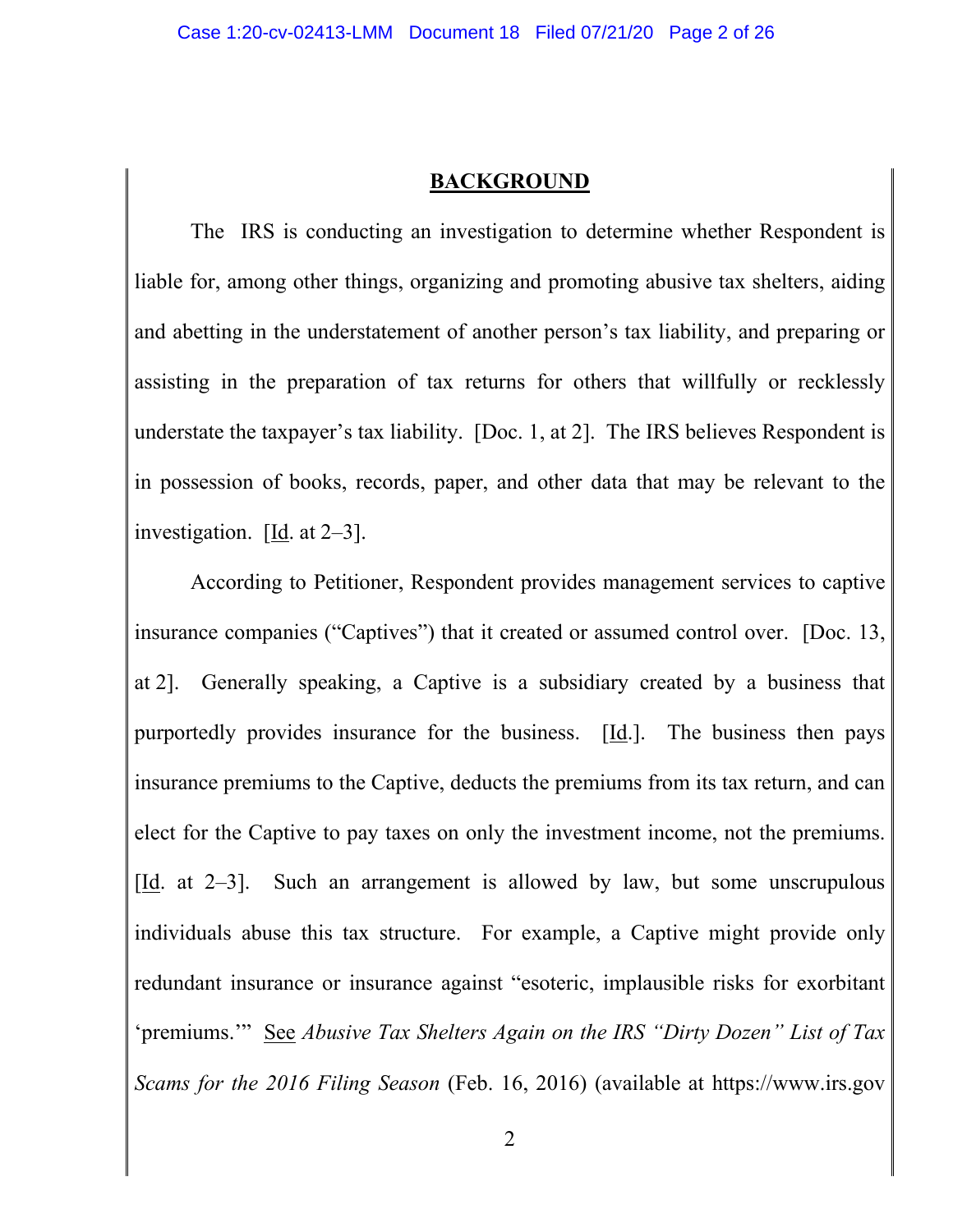/newsroom/abusive-tax-shelters-again-on-the-irs-dirty-dozen-list-of-tax-scams-forthe-2016-filing-season, last accessed June 26, 2020). This abusive funneling of excess profits into a Captive provides several benefits. The business avoids taxes on its income paid as "premiums" but maintains control over those assets via its ownership of the Captive. And because Captives are distinct legal entities, they can be used to shield assets from creditors and avoid estate taxes.

The legality of the Captives created and managed by Respondent are not at issue at this time. Instead, "the IRS is still in the process of obtaining documents as part of its investigation" to determine if penalties are warranted. [Doc. 13, at 5]. The IRS sent Respondent an Information Document Request ("IDR") on May 7, 2018, seeking documents relating to Respondent's Captive management practice. [Doc. 9-7]. Respondent produced some, but not all, of the documents requested, and so the IRS issued the summons at issue in the Petition, again requesting the same documents requested in the IDR. [Doc. 1-2]. When Respondent still failed to produce all of the requested documents, this litigation followed.

#### **LEGAL STANDARD**

Under § 7602 of the Internal Revenue Code, the IRS is authorized "[t]o examine any books, papers, records, or other data which may be relevant or material" to an inquiry surrounding a taxpayer's tax liability, and may summon "any person having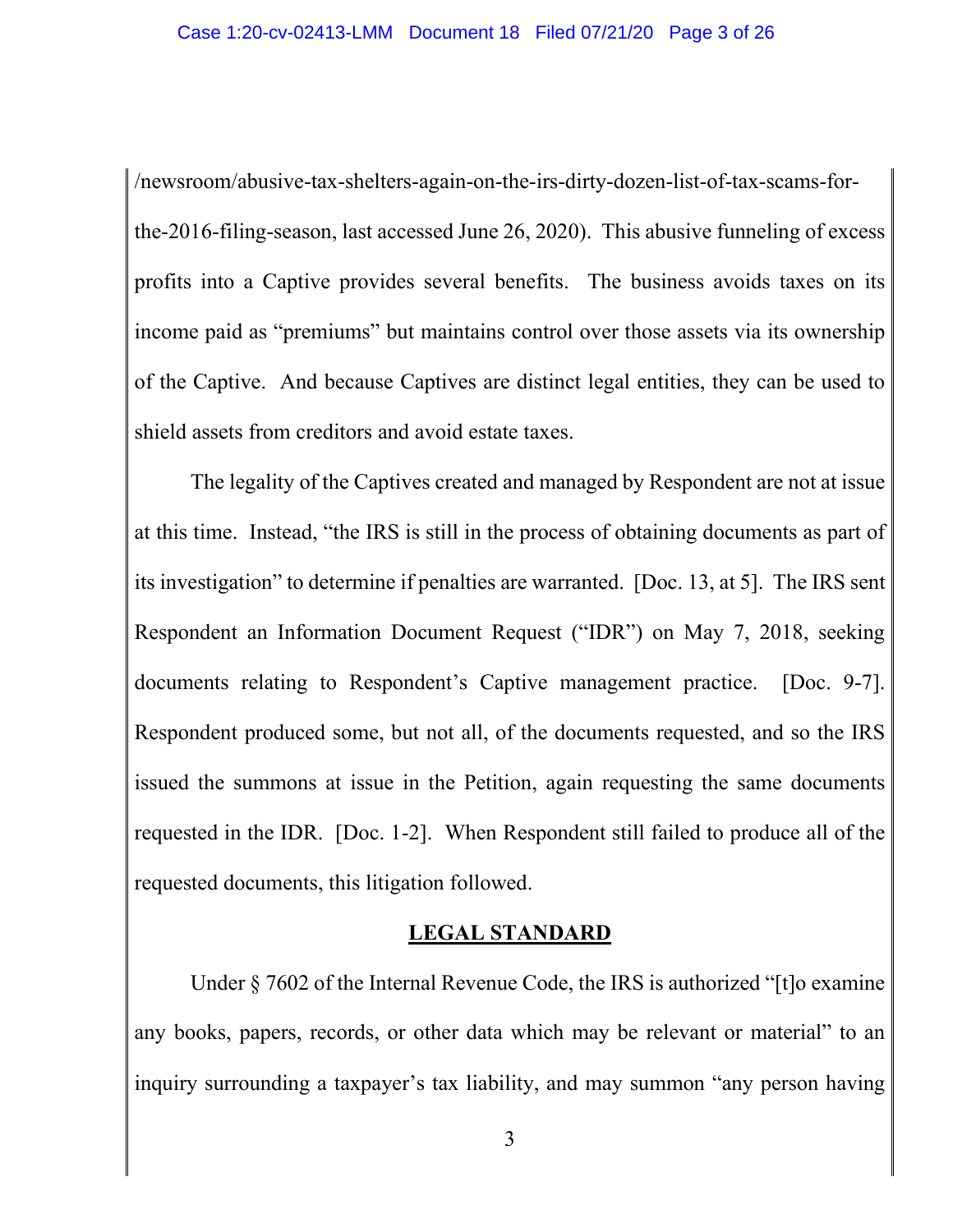possession, custody, or care of books of account containing entries relating to the business of the person liable for tax or required to perform the act." 26 U.S.C.  $\S 7602(a)(1-2)$ . If a person refuses to obey a summons, the IRS can petition for enforcement, as it did here. 26 U.S.C. § 7604(b). To obtain judicial enforcement of the summons, Petitioner must show: (1) "that the investigation will be conducted pursuant to a legitimate purpose," (2) "that the inquiry may be relevant to the purpose," (3) that the information sought is not already within its possession, and (4) that the administrative steps required by the Internal Revenue Code have been followed. United States v. Powell, 379 U.S. 48, 57–58 (1964). If Petitioner makes such a showing, the burden shifts to Respondent "'to disprove one of the four Powell criteria, or to demonstrate that judicial enforcement should be denied on the ground that it would be an 'abuse of the court's process.'" United States v. Centennial Builders, Inc., 747 F.2d 678, 680 (11th Cir. 1984) (quoting United States v. Beacon Fed. Sav. & Loan, 718 F.2d 49, 52 (2d Cir. 1983)).

#### **ANALYSIS**

In opposing enforcement of the summons, Respondent argues that "the IRS possesses the bulk of the materials[,] and a vast majority, if not all, the non-privileged information, it still seeks." [Doc. 12, at 13]. Respondent further contends that the summons "was issued in bad faith and is overly broad." [Id. at 15–20]. Last,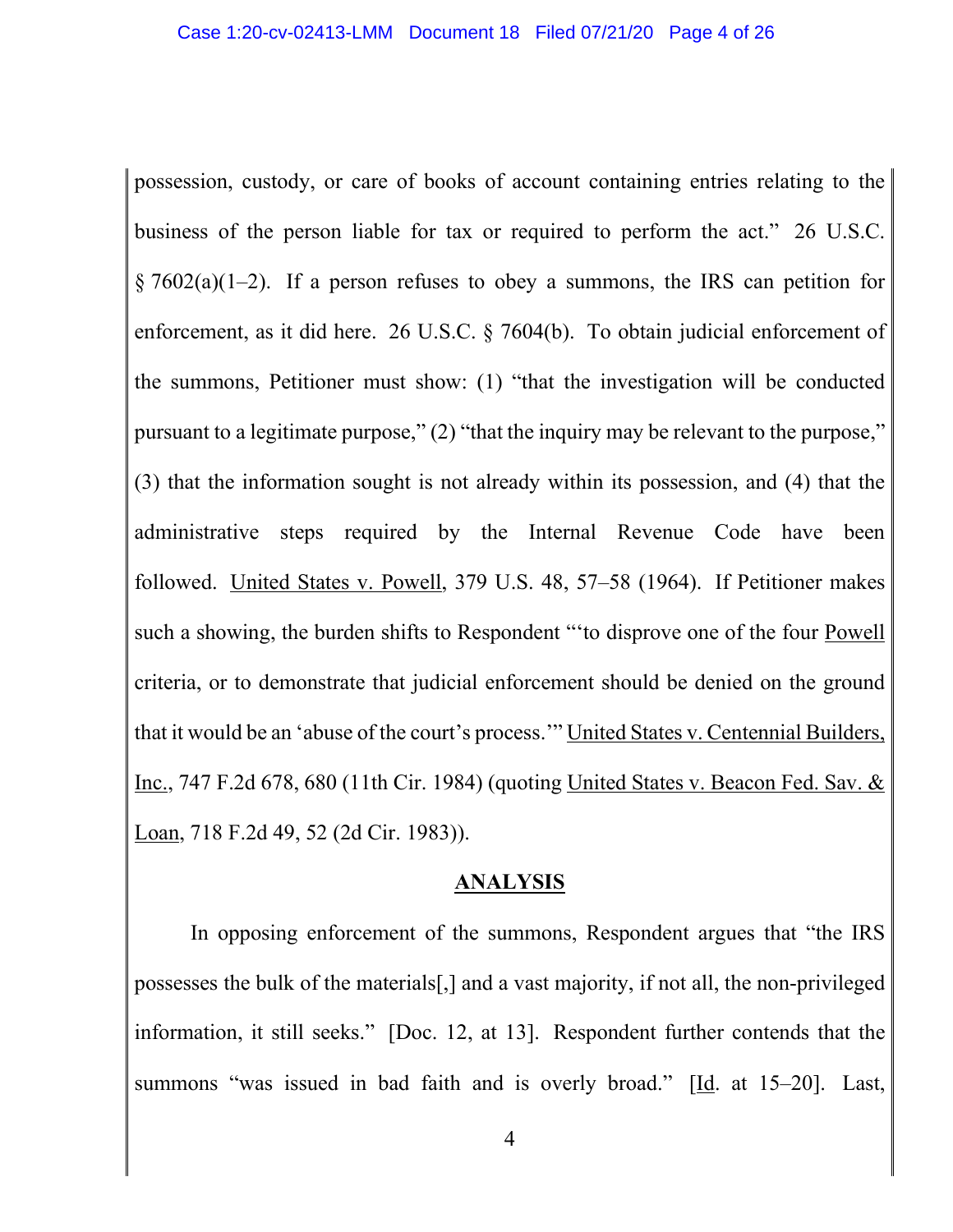Respondent asserts that it is ethically barred from producing much of the requested documentation due to attorney-client privilege and confidentiality obligations. [Id. at 20–25]. The Court addresses each of these arguments in turn.

#### **I. Whether Petitioner Already Possesses the Documents Requested**

As noted above, the IRS concedes that Respondent produced "some documents" responsive to certain categories identified in the summons. [Doc. 1-1, at 3]. And Respondent, for its part, does not actually contend that the IRS possesses all of the documents requested in the summons. Instead, Respondent contends "the IRS possesses all responsive documentation from 2009 to the present, not containing privileged communications between Respondent and its clients, or confidential client information." [Doc. 12, at 11]. Below, the Court will discuss what should be done about privileged/confidential information. But for now, the Court focuses only on whether any requested documents are "already within the [IRS's] possession." See Powell, 379 U.S. at 57–58.

Again, "some documents" certainly are. [Doc. 1-1, at 3]. But as Respondent concedes, it produced "hundreds of thousands of pages," while a full response to the summons would involve "millions of pages." See [Doc. 12, at 12, 14] (emphasis omitted). Even some of the documents Respondent did produce are incomplete. As Respondent admits, it produced only "templates of each insurance policy," not the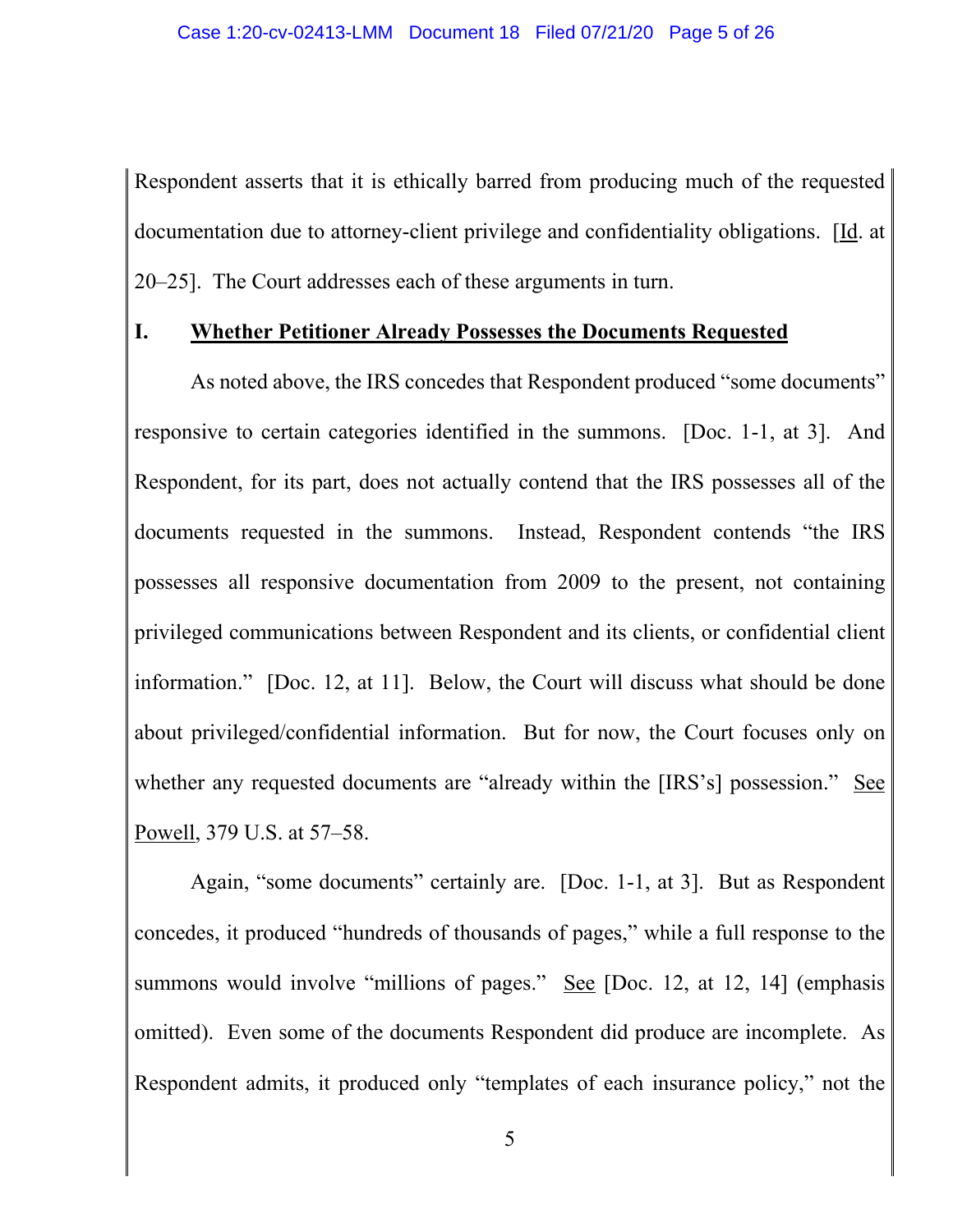insurance policies themselves, and it intentionally withheld "the declaration page unique to each insured." [Doc. 12, at 5]. The Court, obviously, will not order Respondent to provide documents already produced, except to the extent portions of those documents were withheld. But Respondent readily admits it is in possession of millions of pages of documents not already produced. Other than the documents it produced, Respondent also notes the IRS possesses documentation produced by Captive Resources, Inc. ("CRI"), Pinnacle Actuarial Resources, Inc. ("Pinnacle"), and Milliman, Inc. ("Milliman"). [Id. at 7].

This Circuit's precedent dictates that "actual possession of or access to information by the IRS is not an absolute bar to enforcement of a summons for that information." United States v. Davis, 636 F.2d 1028, 1038 (5th Cir. 1981).<sup>1</sup> The "already possessed" rule "is not a license to trim the edges of an otherwise valid summons." Id. Rather, the Court focuses on whether the "summons as a whole" is "unnecessary" within the meaning of § 7605(b). Davis, 636 F.2d at 1038. If "the bulk of the materials summoned is not demonstrably in the possession of the IRS, and . . .

<sup>&</sup>lt;sup>1</sup> United States v. Davis, 636 F.2d 1028, 1038 (5th Cir. 1981) was decided in February 1981 and as such is binding. See Bonner v. City of Prichard, Ala., 661 F.2d 1206, 1207 (11th Cir. 1981) (*en banc*).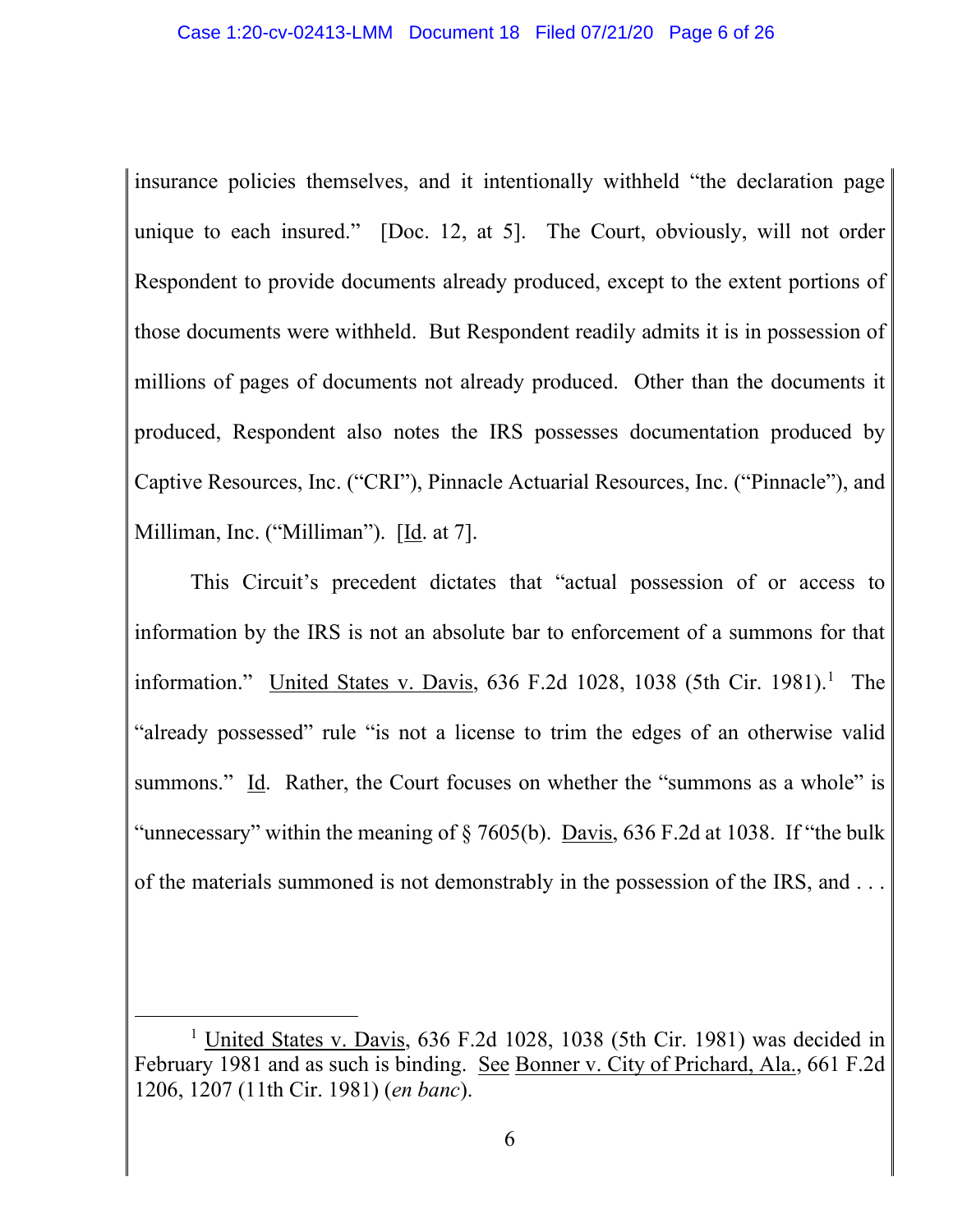the marginal burden of supplying information which might already be in the possession of the IRS is small," the summons should be enforced in its entirety. Id.

The biggest problem with Respondent's argument is that it is based entirely on documents produced to the IRS *after* the summons at issue. The fact that Respondent produced hundreds of thousands of pages *after* it received the summons does not demonstrate that the summons sought unnecessary documents. See [Doc. 9-1, at 17– 18, ¶24]. Quite the opposite. It shows that, at the time the summons was issued, the IRS was seeking hundreds of thousands of pages of indisputably responsive, unprivileged documents in Respondent's possession that had not yet been produced. Likewise, the summonses issued to CRI, Pinnacle, and Milliman are no evidence whatsoever that the summons at issue in this case was "unnecessary." Those summonses were issued *after* the summons issued to Respondent, and thus they are not evidence Respondent's summons was seeking information already in the IRS's possession. [Doc. 12-4].

Contrary to Respondent's argument, it fails to demonstrate that the IRS possesses "the bulk of the materials" sought in the summons. See [Doc. 12, at 13]. As Respondent admits, it fully responded to each request with respect to only 4.5% of its Captives—the Captives already under IRS audit. [Id. at 12]. Respondent produced some "template[s]" and a scattered few other documents, but ultimately only produced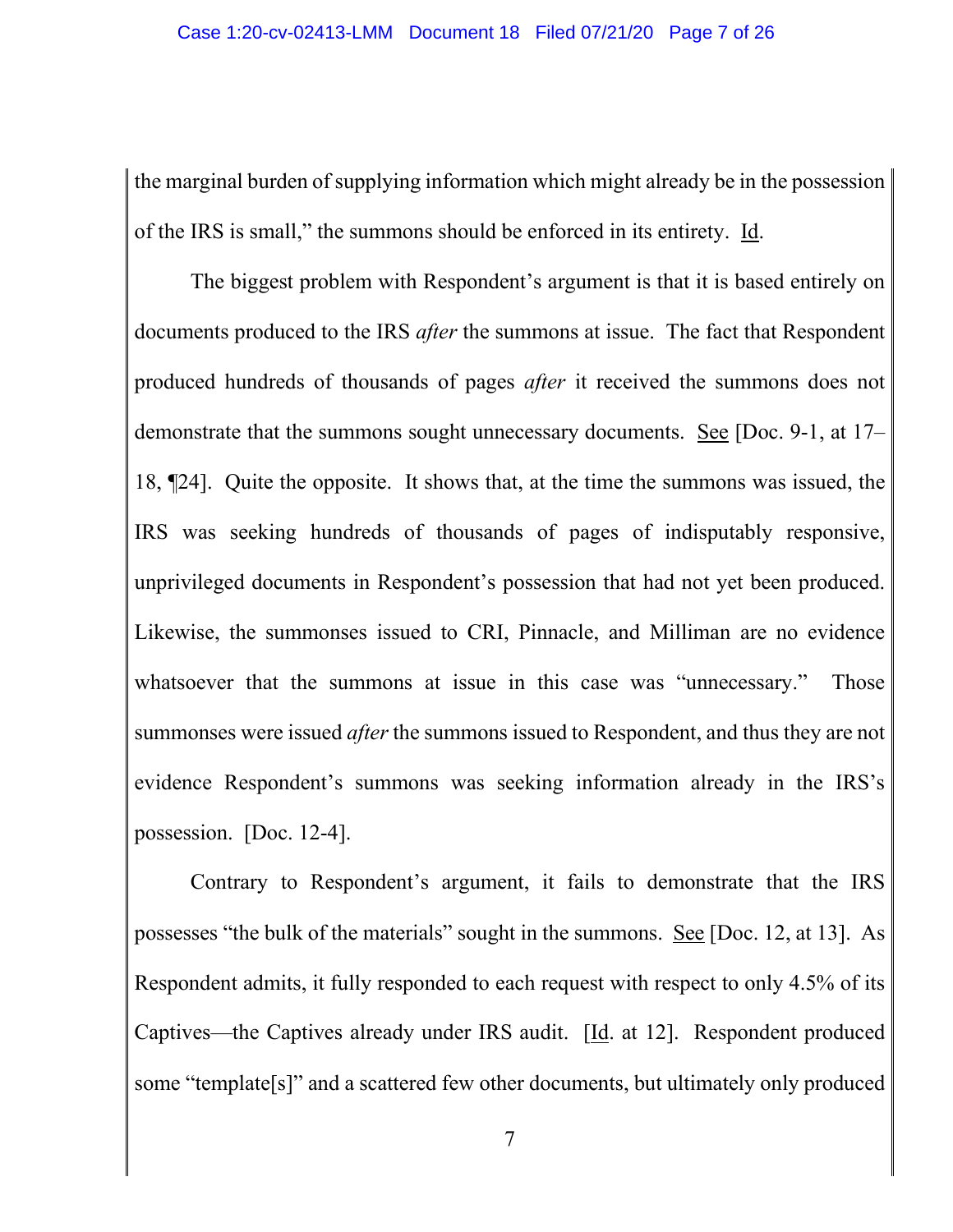"hundreds of thousands of pages" out of the "millions of pages" it possesses. See [Id. at 12, 14] (emphasis omitted). As for the documents produced by CRI, Pinnacle, or Milliman, it is not clear how many documents were actually produced. During the hearing, Respondent stated that CRI produced some 15,000 documents and that Pinnacle produced some indeterminate number of documents relating to their actuarial services. [Doc. 16, at 28:20–29:6]. But again, by Respondent's own estimation, the summons is seeking "millions of pages" of documents involving far more than just actuarial services. See [Doc. 12, at 14]; see also [Doc. 16, at 30:10–15].

The fact Respondent produced some documents in response to the summons hardly demonstrates that the summons was "unnecessary," and the fact Respondent only produced a small portion of the documents demonstrates that enforcement of the summons is warranted with respect to the remainder. As for the documents requested from CRI, Pinnacle, and Milliman; Petitioner correctly points out that it requested a subset of documents from those other sources only *after* Respondent refused to produce documents. [Doc. 13, at 11]. Even assuming CRI, Pinnacle, and Milliman produced each and every document requested, those documents are not "the bulk of the materials" sought in the summons at issue in this case. Compare [Doc. 12-4] with [Doc. 1-2]. As such, the Court concludes that "the bulk of the materials summoned [are] not demonstrably in the possession of the IRS." Davis, 636 F.2d at 1038.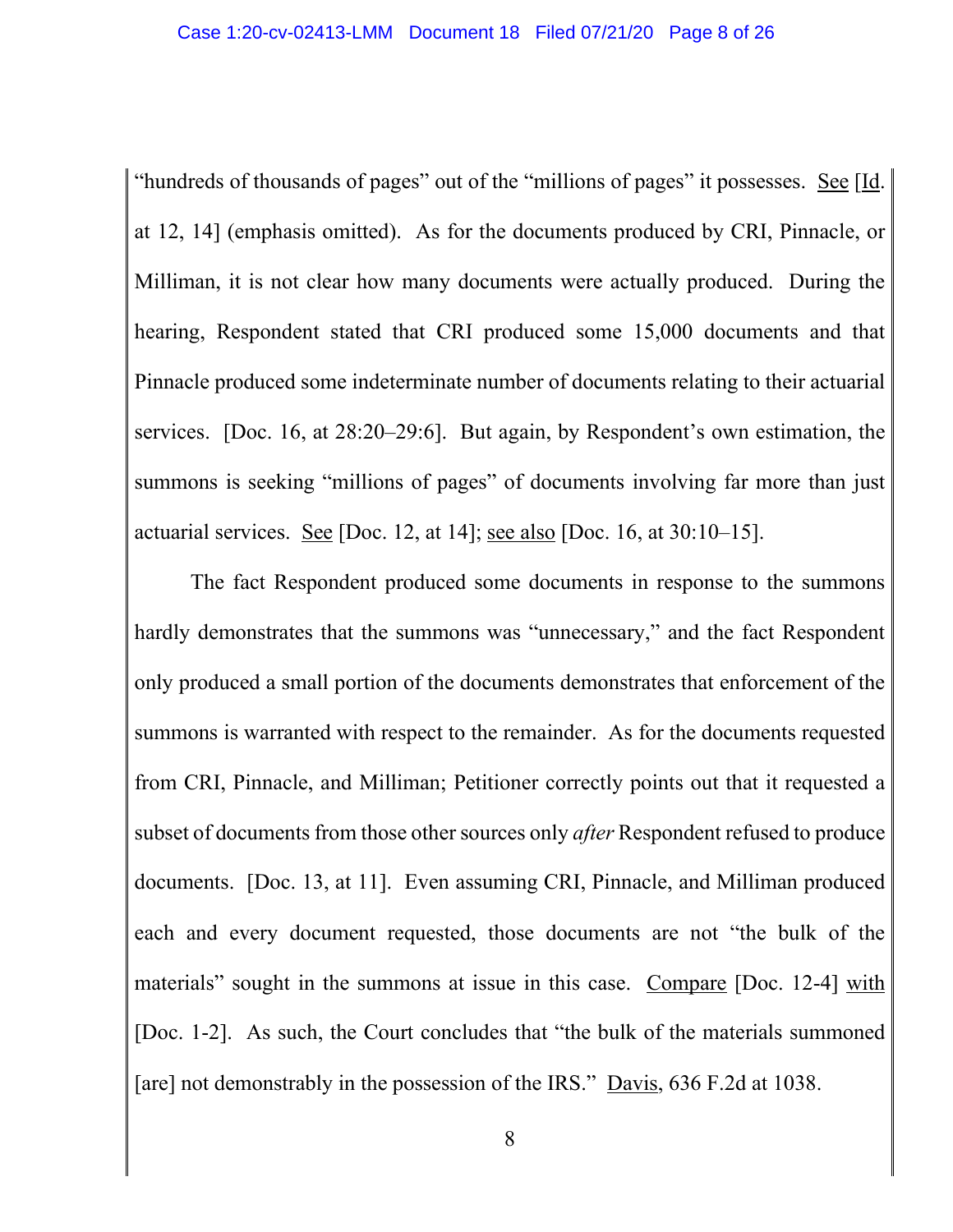Respondent next addresses the burden imposed by the summons, but incorrectly focuses on whether the IRS "already possesses sufficient information . . . to make a determination as to whether Respondent promoted abusive tax shelters." [Doc. 12, at 13–15]. As Respondent freely admits, it possesses "additional documentation" not in the IRS's possession. See [id. at 14]. But Respondent would have the Court refuse to order the production of those documents based on Respondent's assertion that the small portion of documents possessed by the IRS should be "sufficient." See [id. at 14]. Respondent cites no authority suggesting that it can curb the investigative authority of the IRS by producing only that subset of documents that it, in its magnanimous discretion, deems to be "sufficient." As Petitioner pointed out during the hearing, Respondent faces potential liability for its conduct with respect to each separate client for each distinct tax year. [Doc. 16, at 38:18–39:3]. Thus, even if the information Respondent produced with respect to the 4.5% of clients already under IRS investigation were "sufficient," that would not absolve Respondent of its duty to produce documents with respect to the other 95% of its clients. Each transaction is its own, separate potential basis for liability.

Respondent has "at most" presented "grounds for limiting enforcement of the summons to those documents not already in the IRS's possession, rather than completely denying enforcement." Davis, 636 F.2d at 1037. The present inquiry is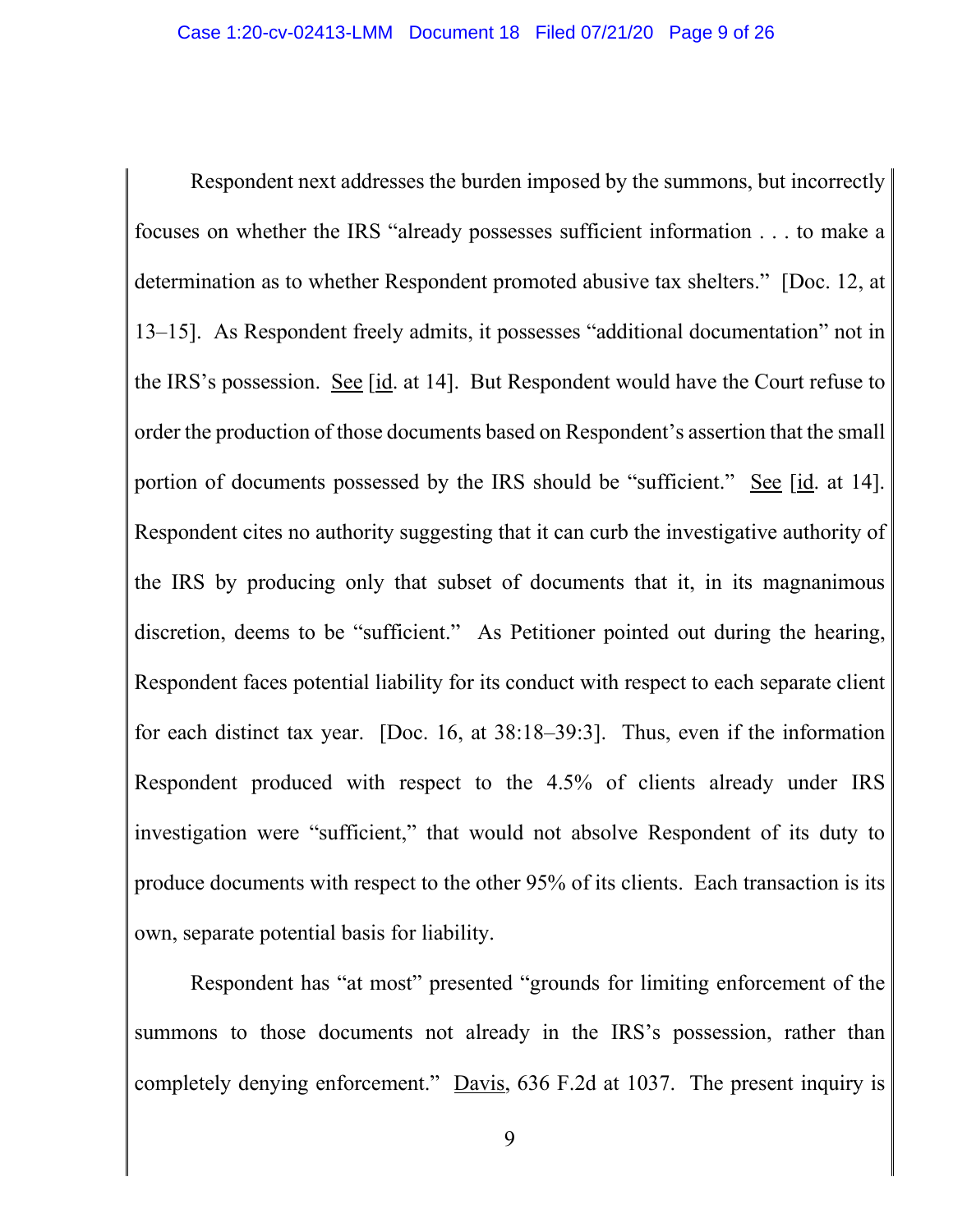not whether the summons as a whole is burdensome, but rather what burden is imposed on Respondent if it is required to "supply[ ] information which might already be in the possession of the IRS." Id. at 1038. To the extent Respondent already produced certain documents, the Court can see no reason why it should be compelled to produce those documents again.<sup>2</sup> They would be nothing but identical versions of the same thing produced by the same party, and the cost of producing them again would be wholly unnecessary.

But of the "millions of pages" not produced by Respondent, some few thousand would potentially overlap with documents produced by CRI, Pinnacle, and Milliman. To be sure, the Court could attempt to "carve[ ] out of the summons [such] information already in the IRS'[s] possession." See Miccosukee Tribe of Indians of Fla. v. United States, 877 F. Supp. 2d 1331, 1345 (S.D. Fla. 2012). But "even if the IRS possesses a small portion of the documents, this possession does not bar enforcement of the [summons]." Id. at 1346. The Court need not pour over the millions of pages of Respondent's documents to sort out the small portion that might overlap with those produced by CRI, Pinnacle, and Milliman. A person summoned cannot delay the

<sup>&</sup>lt;sup>2</sup> The Court is referring only to the exact documents already produced by Respondent. The fact that Respondent produced "template insurance policies" does not mean it can avoid producing complete, final versions of the insurance policies. See [Doc. 12, at 12].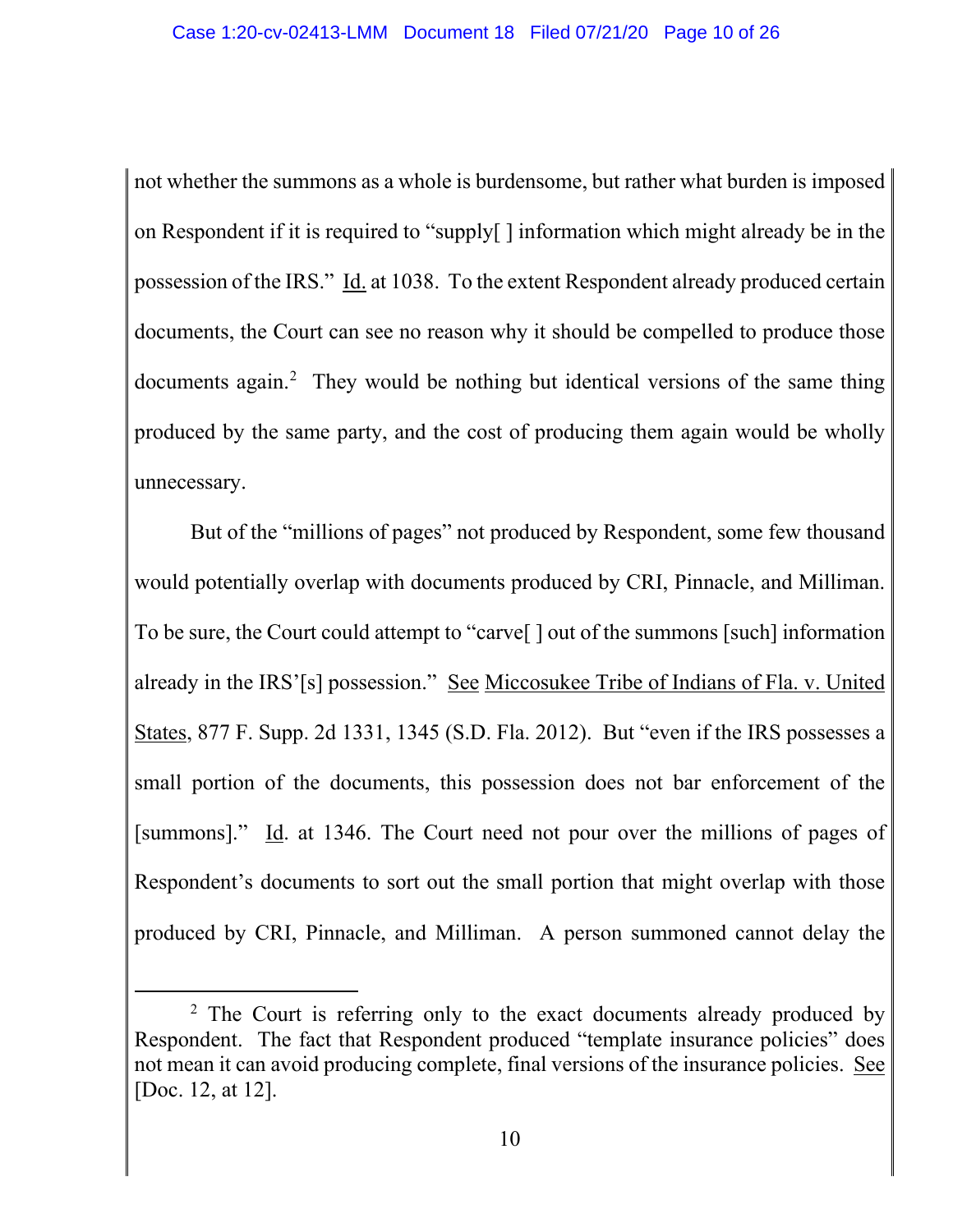summons through "the detailed discovery, prolonged cross-examination, and possible *in camera* inspection necessary to sort out a relatively small number of documents, the contents of which may already be known to the IRS, when it is probable that the person summoned has no substantial interest in anything but the delay itself." Davis, 636 F.2d at 1038.

As Judge Janet King has explained, the IRS can have a "legitimate investigative reason for obtaining" ostensibly duplicative materials from different parties because it needs "to compare the documents to ensure completeness of the production." United States v. Greenberger, No. 1:15-CV-03532-AT-JFK, 2016 WL 3912065, at \*10 (N.D. Ga. Jan. 11, 2016), report and recommendation adopted, 2016 WL 3912060 (N.D. Ga. June 21, 2016). To the extent some of the documents possessed by Respondent might overlap with documents produced by third-parties, the Court concludes that "burden of supplying [such] information which might already be in the possession of the IRS is small." See Davis, 636 F.2d at 1038. Absent evidence that the IRS's actions were harassing, which will be discussed more below, the fact a respondent might have to produce "exact electronic duplicates" of some documents does not bar enforcement of the summons. United States v. Greenberger, No. 1:15-CV-3532-AT, 2016 WL 3912060, at \*1 (N.D. Ga. June 21, 2016).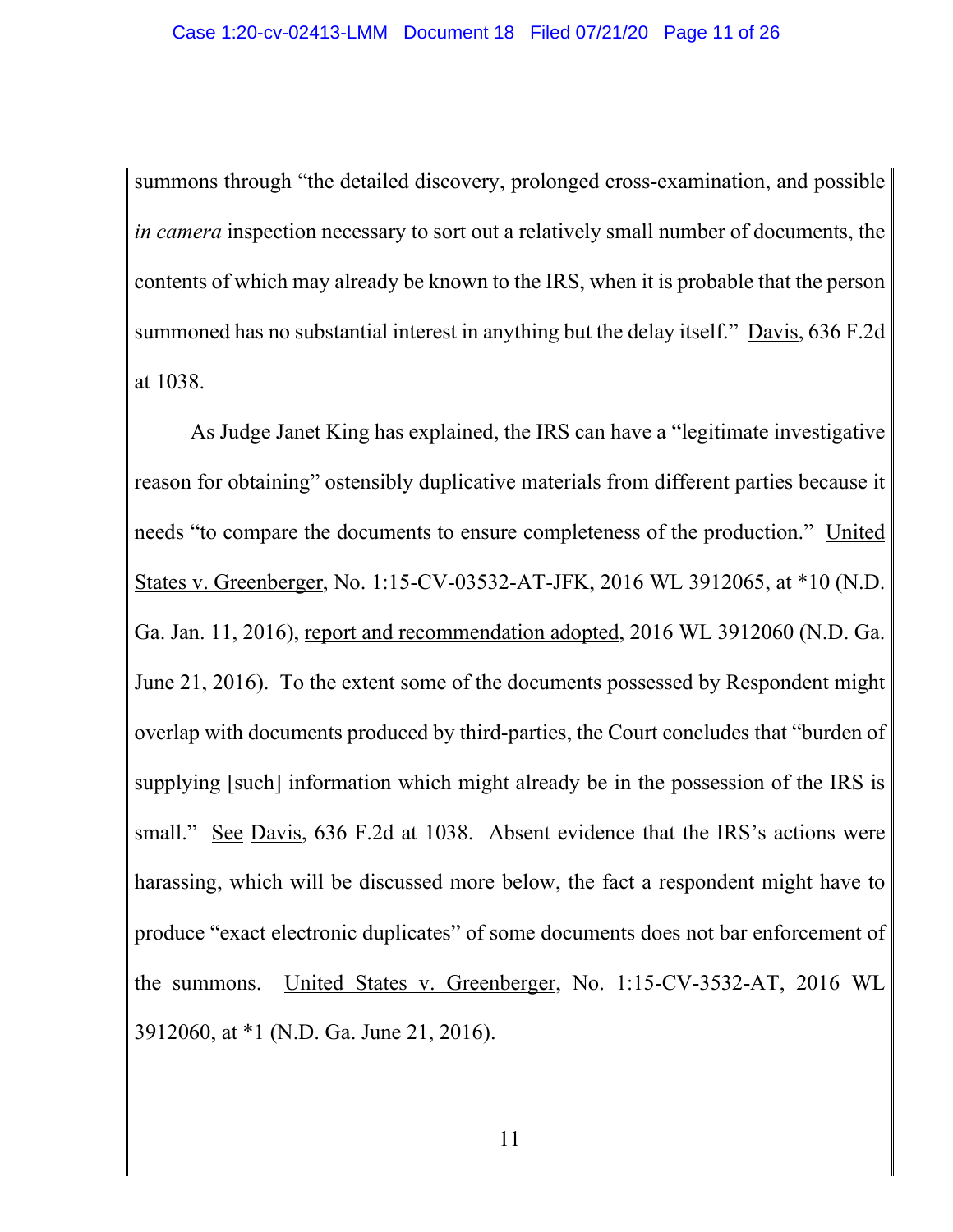#### **II. Whether the Summons is an Abuse of Process**

Respondent next argues the summons was issued in bad faith but fails to present sufficient evidence to support its position. Respondent contends that the IRS has "refus[ed] to review the substantial documentation already in its possession," but presents no actual evidence on this point. See [Doc. 12, at 15]. Instead, Respondent simply assumes the IRS must not have reviewed the documents because, Respondent contends, that documentation is sufficient to make a "determination as to [the] applicability of promoter penalties" and no such determination has been made. See [id. at 15–16].

Contrary to Respondent's argument, there is no evidence that the documentation provided gives "a complete picture of its captive insurance practice." See [id. at 16, n.5]. Rather, Respondent provided rough drafts of some documents and other documents relating to clients already under IRS investigation. See  $[i_d]$  at  $11-12$ . Even if the documents with respect to those clients were "sufficient," that does not mean the IRS is acting in bad faith by attempting to enforce the summons. Respondent cannot just provide information relating to a cherry-picked handful of clients and demand the IRS not investigate Respondent's activities with respect to the other 95% of its Captives. Each individual relationship is distinct, and the fact Respondent abided by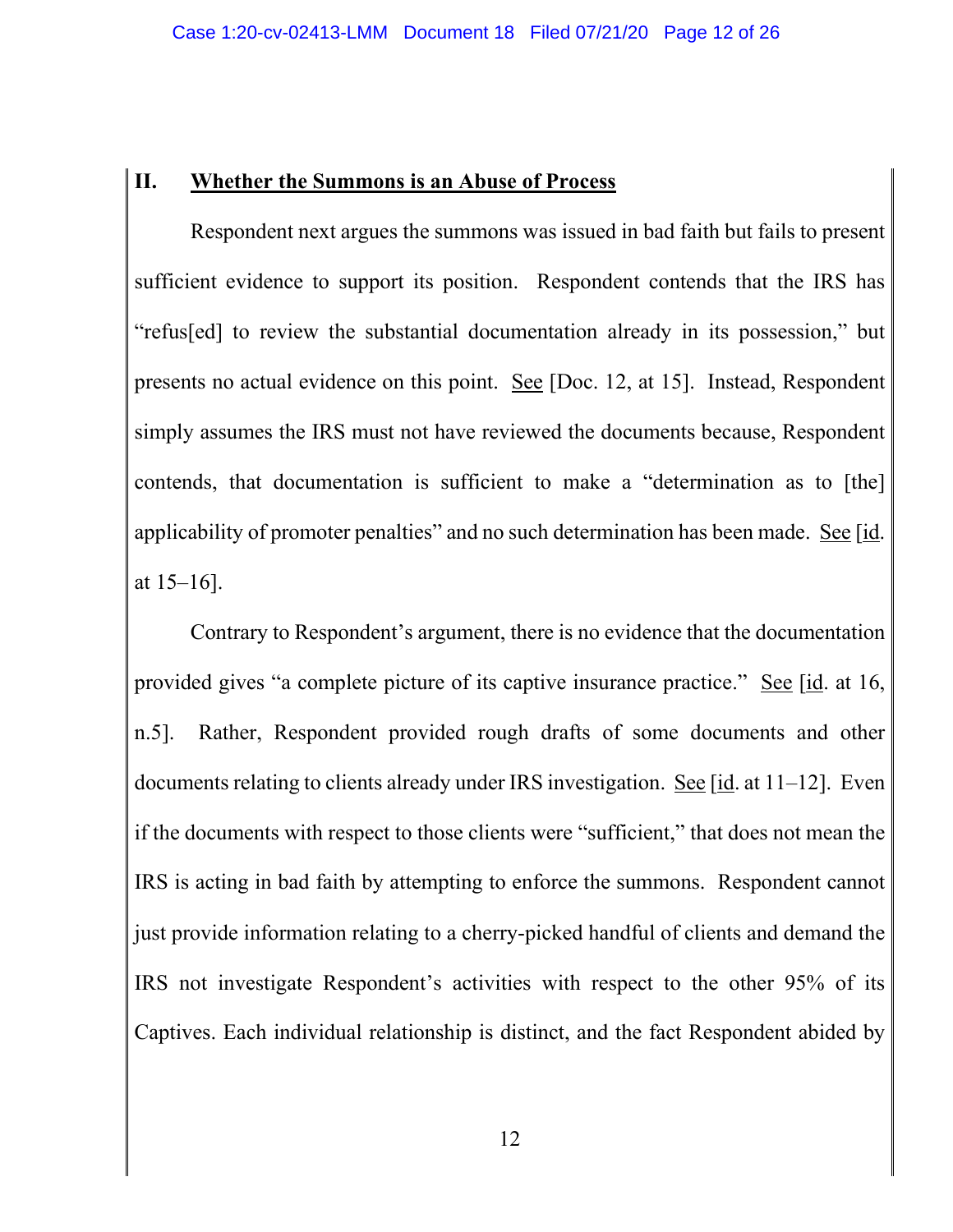the law when managing a subset of clients is not "sufficient" to conclude Respondent abided by the law in managing all the Captives.

More importantly, Respondent's argument has no basis in law. In order to agree with Respondent's position, the Court would need to review the documents in the IRS's possession and decide if they are, in fact, "sufficient to make [a] determination" with respect to every possible violation the IRS might want to investigate. See [Doc. 12, at 16]. Respondent cites to no authority, and this Court has found none, holding that courts should engage in such a practice. See [id. at 15–19]. It is not the Court's role to "oversee the [IRS's] determinations to investigate." Powell, 379 U.S. at 56. "The purpose of a summons is 'not to accuse,' much less to adjudicate, but only 'to inquire.'" United States v. Clarke, 573 U.S. 248, 254 (2014) (quoting United States v. Bisceglia, 420 U.S. 141, 146 (1975)). The Court is not here to adjudicate whether the IRS possesses "sufficient" information for its investigation and will not conclude the IRS is acting in bad faith based on nothing but Respondent's naked assertion that the documents already produced are enough. See Clarke, 573 U.S. at 254 (holding that "[n]aked allegations of improper purpose are not enough").

Respondent next argues that the "IRS has weaponized the promoter penalty statutes to intimidate and harass captive managers." [Doc. 12, at 16–17]. But the only evidence it cites is the declaration of its own attorney, who vaguely states that the IRS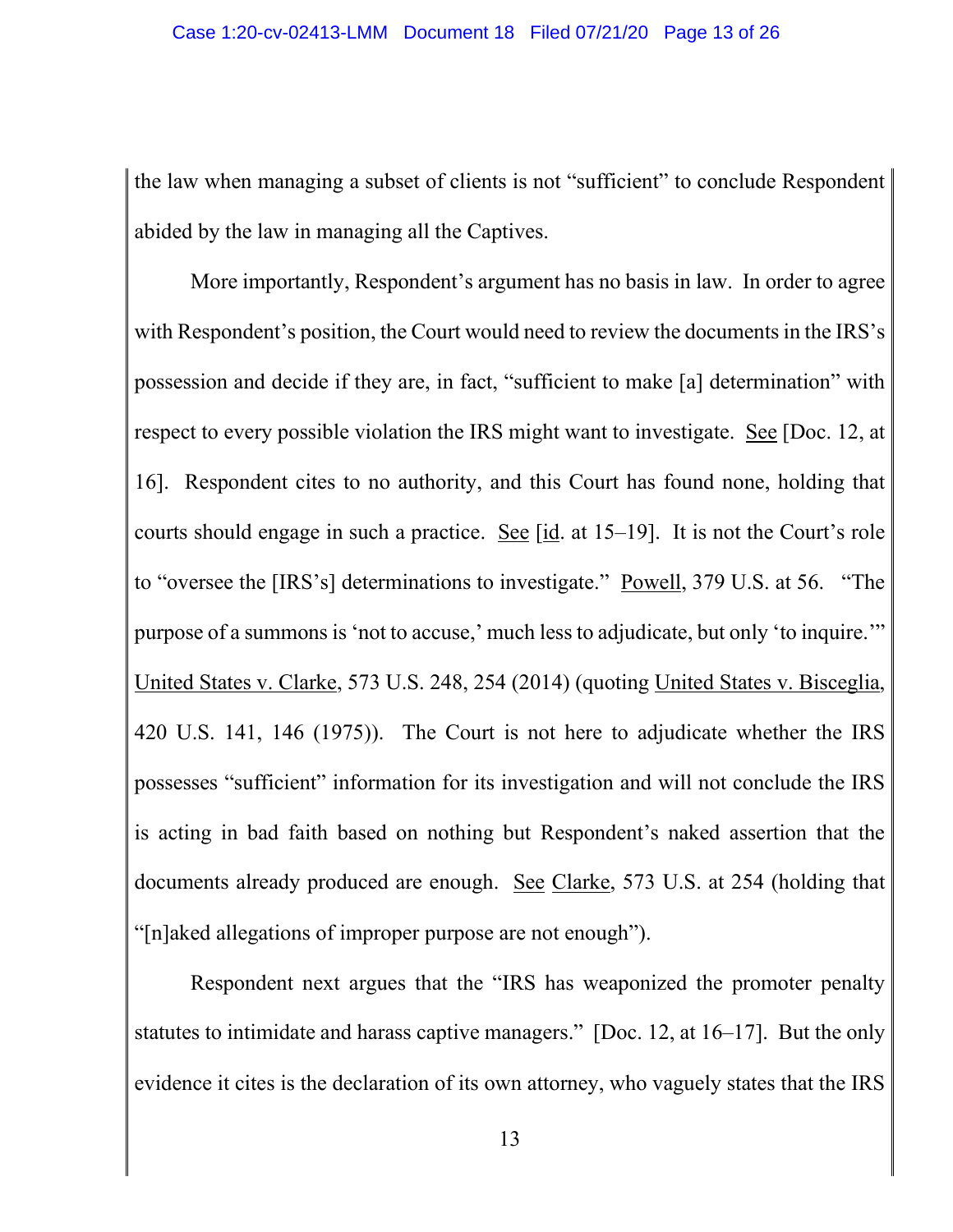"has issued approximately a dozen similar summonses" but that it has yet to assert "promoter penalties under the Tax Code against any of the captive managers." [Doc. 9-1, at 20–21, ¶28]. Thus, all Respondent has shown is that the IRS has conducted a small number of investigations that have not yet resulted any actual penalties. The mere fact that *other* captive managers abided by the law—or at least have not been prosecuted yet—is not evidence the IRS acted in bad faith by deciding to investigate Respondent.

Respondent next focuses on the alleged nefarious actions of IRS District Counsel Diana Wells. [Doc. 12, at 17]. Respondent first notes Ms. Wells was counsel in several audits of Respondent's clients and that some of those clients filed petitions in Tax Court. [Id., at 17]. Relying on the Eleventh Circuit's decision on remand in Clarke, Respondent notes "it would clearly be an improper purpose for the IRS to issue a summons in bad faith outside a legitimate investigation, with the sole motive of circumventing tax court discovery." [Doc. 12, at 17 n.7] (quoting United States v. Clarke, 816 F.3d 1310, 1317 (11th Cir. 2016)). But the Eleventh Circuit went on to hold that the mere existence of related tax court cases is not proof that the summons was issued to circumvent tax court discovery. See Clarke, 816 F.3d at 1318 ("That the IRS could conceivably attempt to introduce evidence from these summonses in the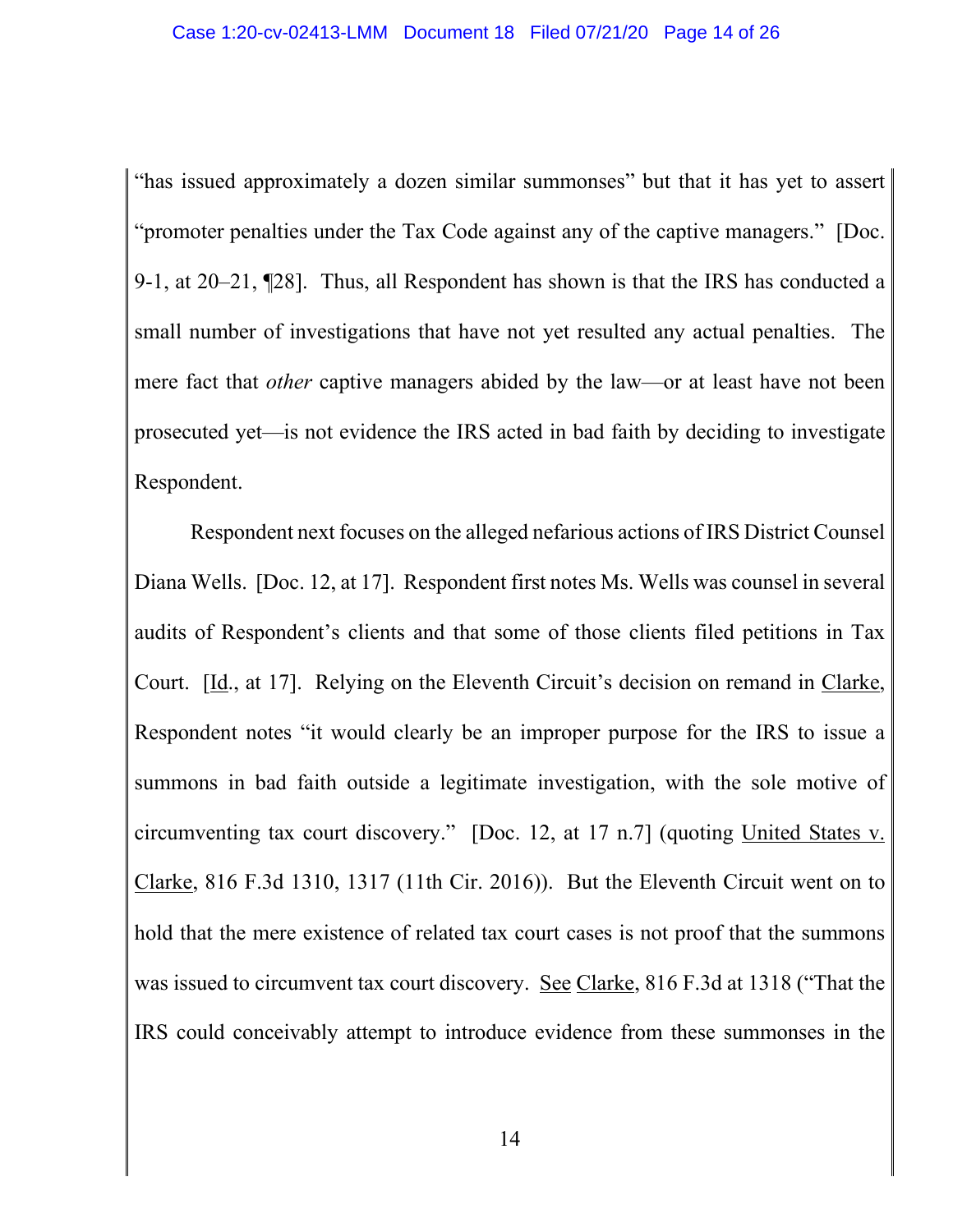pending tax litigation does not rise to the level of an abuse of process contemplated by Powell.").

Even accepting that the Tax Court cases are related to the summons at issue in this case, that alone does not create a plausible inference the summons was issued in bad faith. That is especially so here because the Tax Court cases involved only a handful of Respondent's clients, and the summons seeks information relating to all of Respondent's clients. See [Doc. 1-2]. Discovery in the Tax Court cases necessarily would not have involved the vast majority of documents at issue, and thus there is no evidence the summons was issued to avoid the tax court's discovery procedures. If anything, the fact that several of Respondent's clients were under investigation for allegedly using abusive tax shelters proves the IRS had a legitimate basis for investigating Respondent for allegedly promoting such abusive tax shelters to its clients.

Respondent next notes that the summons was issued "almost exactly a month after Respondent filed a formal complaint against [Ms. Wells]" for supposedly "inappropriate behavior." [Doc. 12, at 17]. But Respondent had already been under investigation for nearly a year before it made the complaint against Ms. Wells. [Docs. 9-6, 9-10]. The Court cannot conclude that the IRS acted in bad faith simply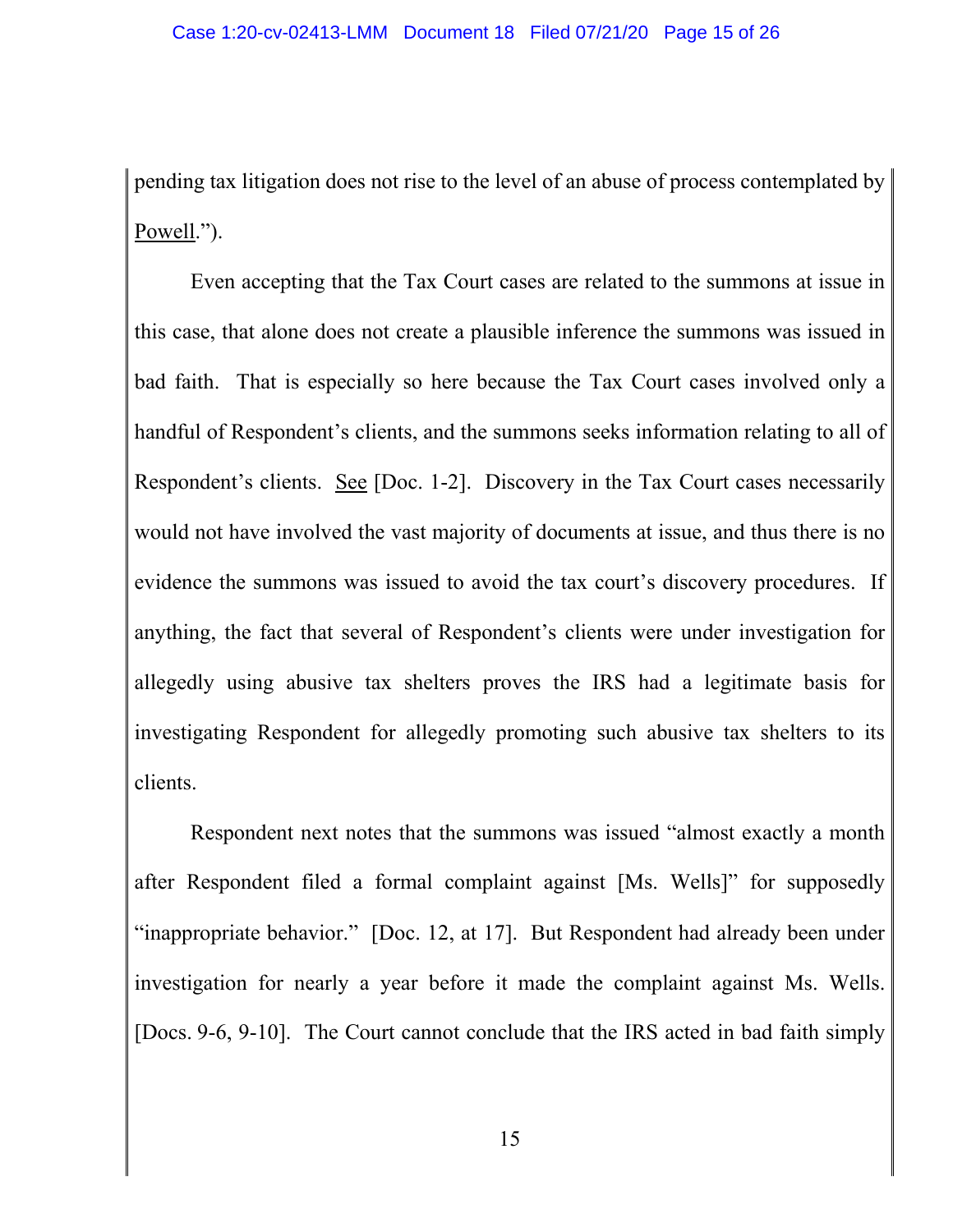by continuing an already ongoing investigation just because Respondent decided to complain about one of the investigators.

Looking to the substance of Respondent's complaint, it does not demonstrate bad faith, abusive harassment. Instead, an IRS auditor—not Ms. Wells—insisted on interviewing the owner of a captive even though he maintained that he "did not participate in the daily management of the captive." [Doc. 9-10, at 2]. The auditor then insisted the owner appear in person at an IRS office, which Respondent "assume[d] . . . was purely an intimidation tactic intended to bully and intimidate" the owner. [Id. at 3]. Ms. Wells, for her part, allegedly "interrupted the auditor to ask direct questions," even though Respondent asked her "not to speak directly" to the owner. [Id.]. Respondent contends this "demonstrates her excessively aggressive and rude behavior." [Id.]. Ms. Wells also "initially demanded that [the owner] turn over his personal notes," allegedly doing so "[w]ith a hostile attitude." [Id.]. Notably, there is no evidence that Ms. Wells' superiors ever decided to investigate, sanction, or reprimand her based on Respondent's complaint.

Thus, a single investigator involved in this case allegedly had a "hostile attitude" and engaged in "rude behavior" during an interview of one of Respondent's clients in an unrelated audit. Respondent then complained about this "inappropriate behavior," and now argues that the summons in this case must have been bad faith retaliation. See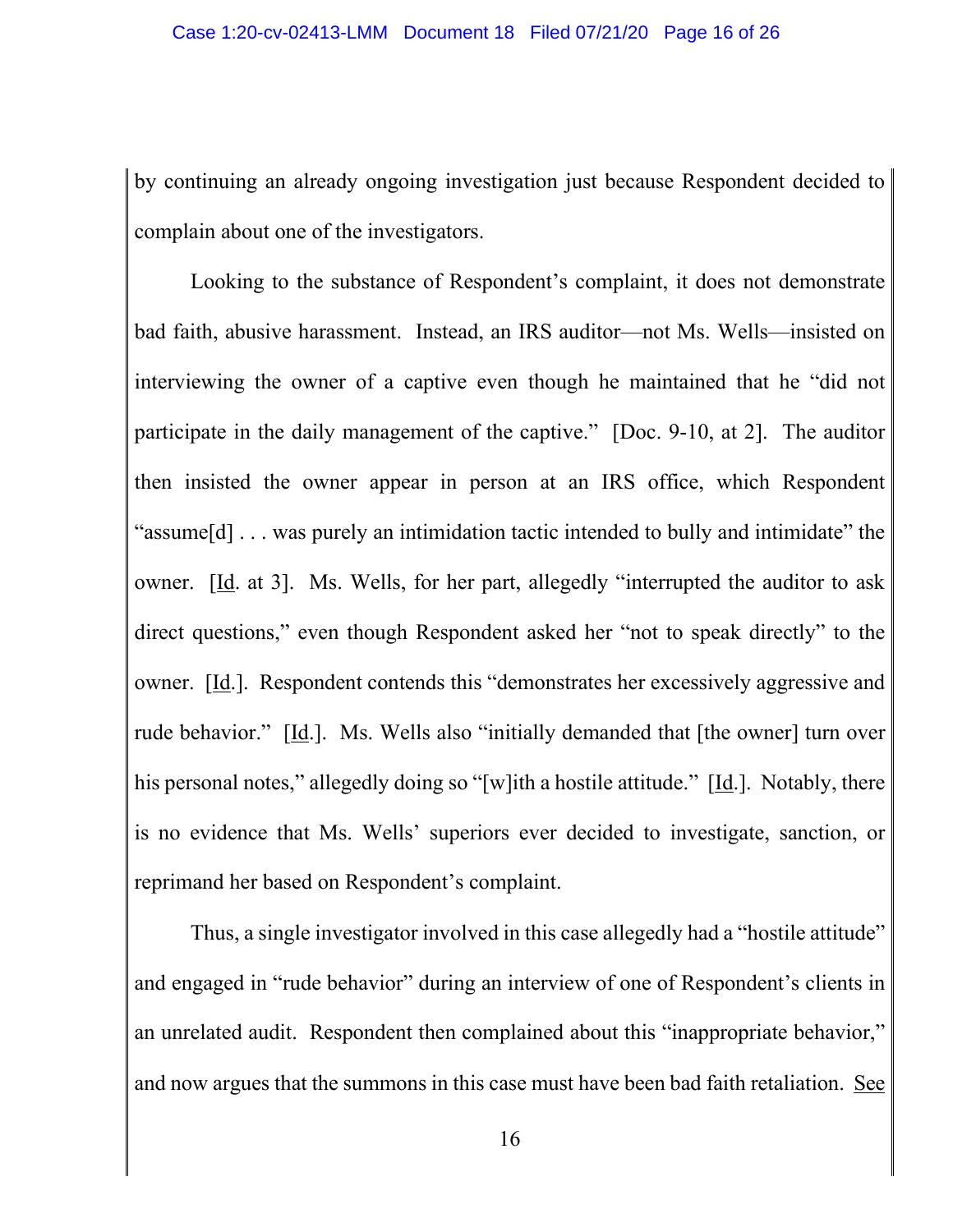[Doc. 12, at 17]. As noted above, Respondent had independently been under investigation for nearly a year at the time it filed the complaint. The Court concludes that such flimsy evidence is not enough to "give rise to a plausible inference of improper motive." Clarke, 573 U.S. at 254.

Last, Respondent notes that "the IRS has refused Respondent's offers for a conference to communicate its practices and procedures and to address any questions the IRS may have regarding the same." [Doc. 12, at 18]. But Respondent fails to cite a single authority indicating that the IRS has any obligation to agree to such a conference,<sup>3</sup> and the Court has not found a single case where enforcement of a summons was denied on such a basis. If Respondent would simply produce the documents identified in the summons, there would no need for any conference to discuss Respondent's practices and procedures. If the IRS then decides a conference is necessary after it has had a chance to review properly summonsed documents, it can request one. But Respondent cannot simply demand the IRS conduct an interview in lieu of producing properly summonsed documents.

<sup>&</sup>lt;sup>3</sup> Respondent does suggest "Petitioner has arguably violated Northern District of Georgia Local Rule 37.1 and Judge May's Standing Order Regarding Civil Litigation" by not agreeing to a conference. [Doc. 12, at 18 n.8]. But this argument is surprising, since neither the Court's Local Rules nor any Judge's standing order applied prior to the filing of this action.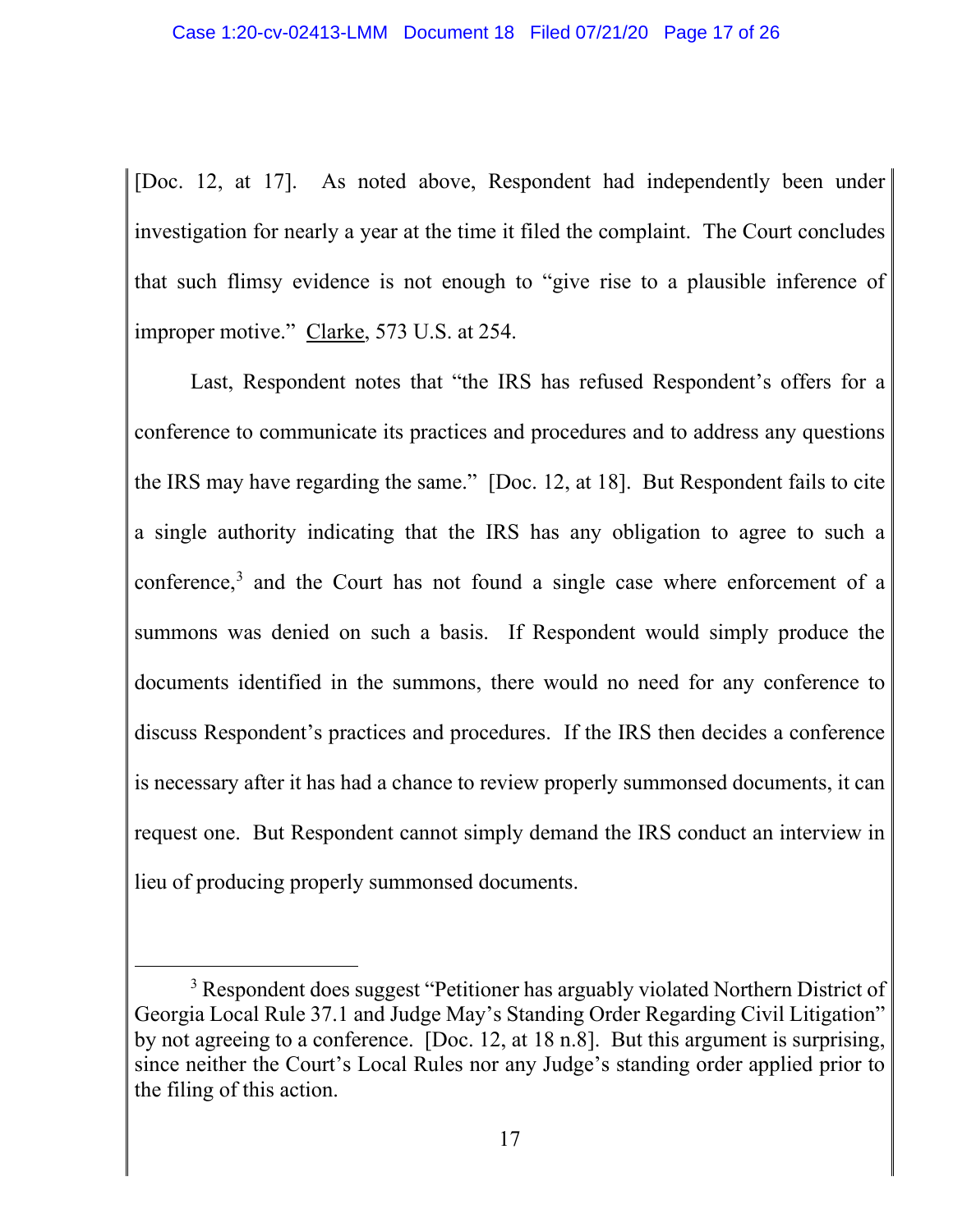Respondent also argues enforcement of the summons would be an abuse of process because the summons is overbroad. [Doc. 12, at 19–20]. "An IRS summons is overbroad if it 'does not advise the summoned party what is required of him with sufficient specificity to permit him to respond adequately to the summons.'" United States v. Medlin, 986 F.2d 463, 467 (11th Cir. 1993) (quoting United States v. Wyatt, 637 F.2d 293, 302 n. 16 (5th Cir. Feb. 17 1981)). Here, Respondent does not argue that the summons fails to advise it of what is required with sufficient specificity to permit it to respond. As Respondent's counsel freely admitted during the hearing, "We understand what they want . . . we understand what they want and can discern it." [Doc. 16, at 27:21–22]. Instead, Respondent's argument is that the summons is overbroad because the IRS is requesting "all, all, all," *i.e.* all documents, relating to all clients, for the entire eleven-year history of Respondent's Captive practice.  $[\underline{Id}]$ .

The authority in this Circuit is clear that a summons is not overbroad so long as it "specif[ies] the detailed subject matter of the documents requested, the source of those documents, and the limited time period . . . from which the documents were to be drawn." See, e.g., Miccosukee, 877 F. Supp. 2d at 1346. To be sure, Powell and § 7602 itself impose limits on how far a summons can go, and the Court can envisage other circumstances that might be called "overbroad." If, for example, the IRS requested documents relating to Respondent's commercial real estate, zoning and land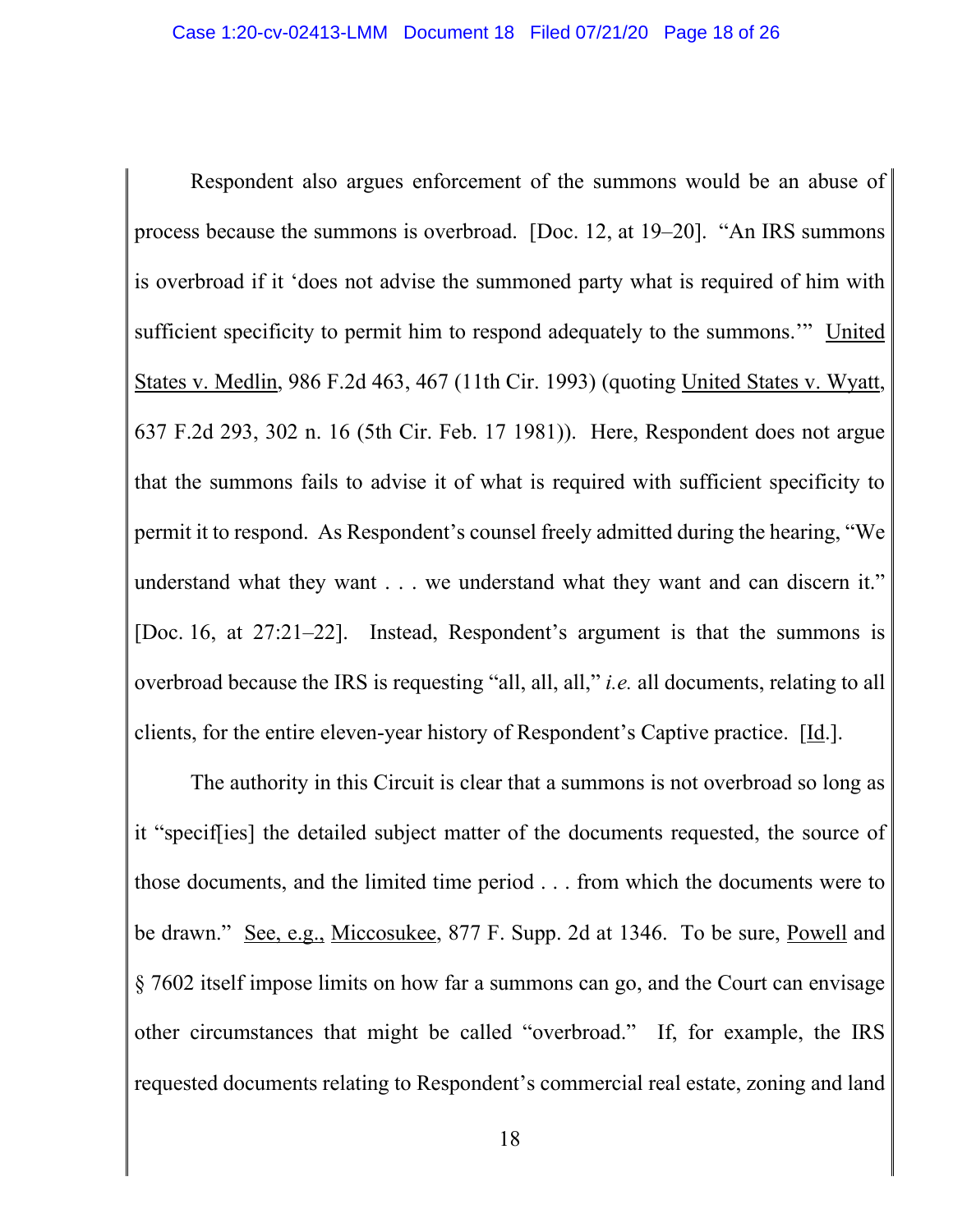use practice, that request would be overbroad. But not because of the volume of documents requested. Rather it would be because such documents are not "relevant or material" to the issue of Respondent's captive management practice, *i.e.* they would not be sought for "a legitimate purpose" and would not "be relevant to [any legitimate] purpose." See 26 U.S.C. § 7602(a)(1); Powell, 379 U.S. at 57.

The Court cannot say that the summons at issue in this case is so overbroad as to be an abuse of process. The documents sought are clearly relevant to the IRS's investigation of Respondent's captive management practice and Respondent admits that the documents being requested are identified with sufficient specificity. See [Doc. 1-2]. Additionally, the requests span a limited—albeit eleven year—timeframe.<sup>4</sup> Respondent fails to cite a single case or any binding authority holding an IRS summons is overbroad simply because it requests a large number of documents. [Doc. 12, at 19– 20]. Under the circumstances, the Court concludes that enforcement of the summons would not be an abuse of process.

## **III. Whether Requested Documents are Privileged or Confidenti**

Respondent's last argument is that it "is ethically barred by privilege and

<sup>&</sup>lt;sup>4</sup> As Petitioner's counsel pointed out during the hearing, the volume of documents would have been less if Respondent had fully replied to the IDR, sent over two years ago. See [Doc. 16, at 39:3–9]; see also [Doc. 9-7].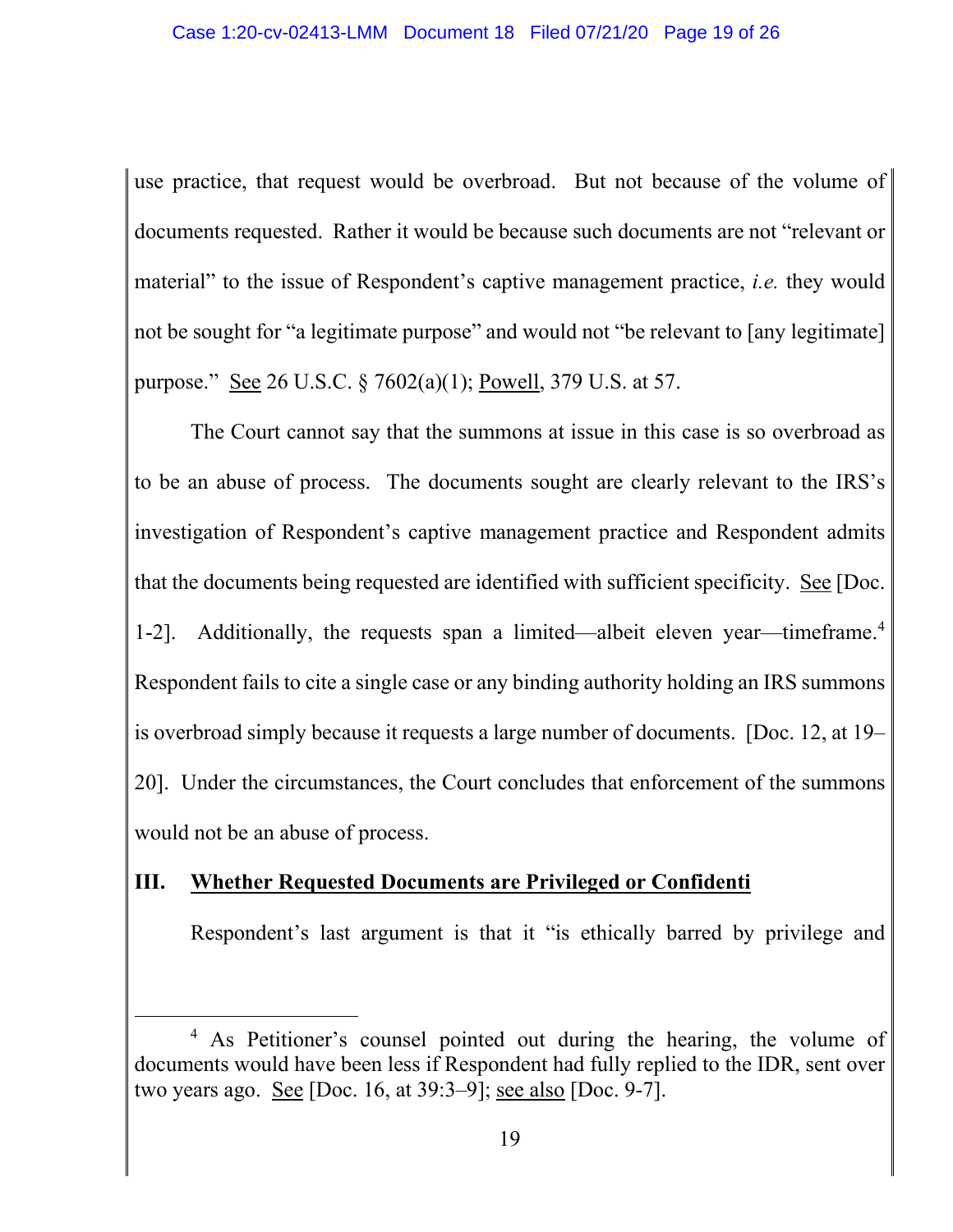confidentiality obligations from producing much of the requested documentation." [Doc. 12, at 20–25]. As mentioned above, Respondent asserts it has already produced all responsive documents "not containing privileged communications between Respondent and its clients, or confidential client information." [Id. at 11]. Thus, it appears the real crux of the dispute between the parties is whether the millions of documents *not* produced by respondent are indeed privileged. Respondent points out that two Kentucky District Courts have already ruled that certain documents are privileged and that the privilege had not (yet) been waived. See [Doc. 9-15]. But those cases are not proof that "all correspondence solely between Respondent and its captive clients are privileged and protected from production," as Respondent contends. See [Doc. 12, at 22].

Neither case involved the withholding of millions of pages of documents, as Respondent seeks to do here. One involved "140 email communications" specifically listed in a privilege log, and the other also involved emails with a handful of Respondent's clients that were specifically "identified in their revised privilege logs." [Doc. 9-13, at 2, 8]. There is no indication that Respondent's clients withheld "all correspondence solely between Respondent and [them]," which is what Respondent deems "privileged." See [Doc. 12, at 22]. The Eleventh Circuit has explicitly rejected "the argument that *any* communication between an attorney and client is protected by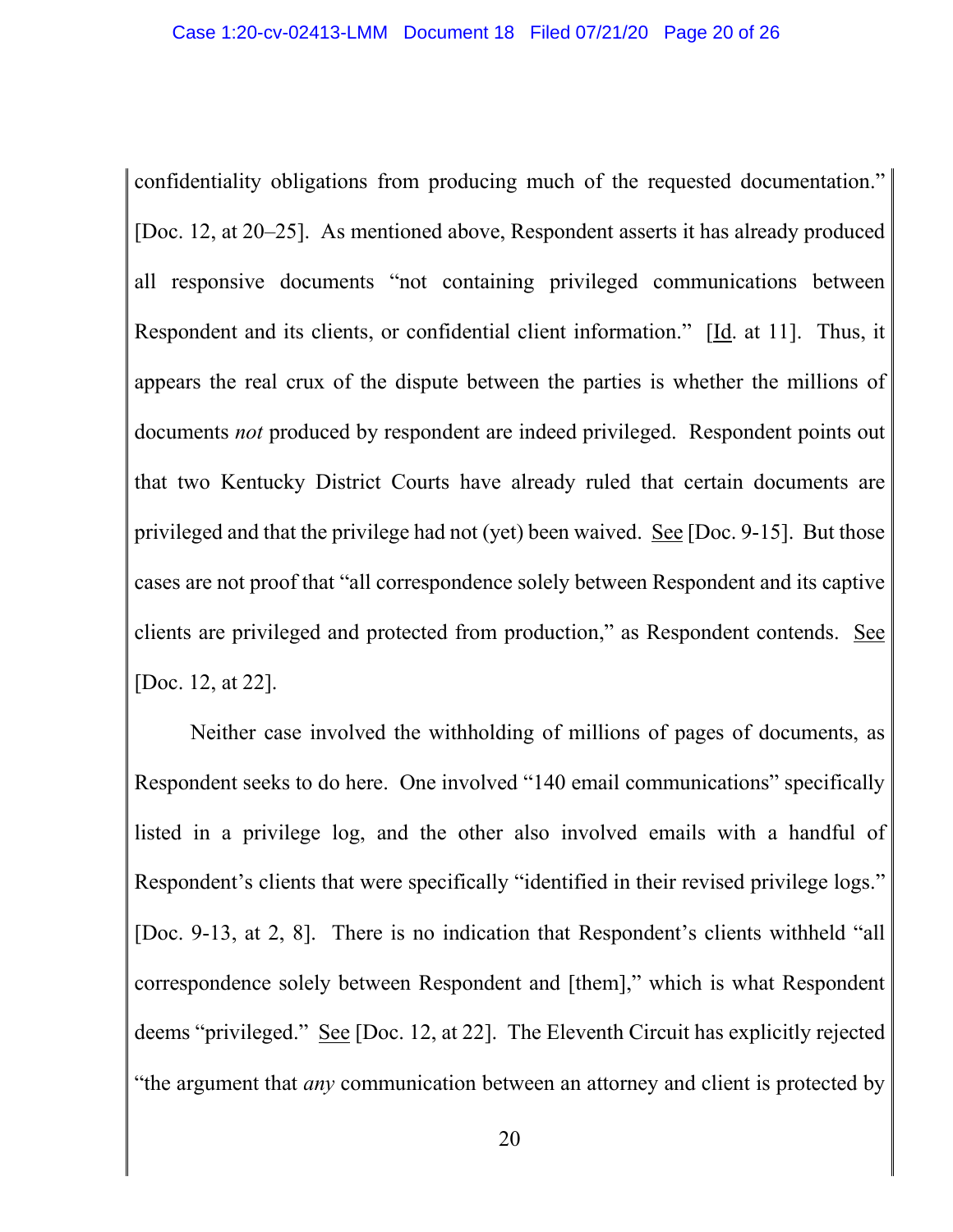the privilege." In re Grand Jury Matter No. 91-01386, 969 F.2d 995, 997 (11th Cir. 1992) (emphasis in original). Respondent must also show that legal advice was sought, that the communication related to that purpose, that Respondent was acting in its capacity as a professional legal advisor—not a claims adjuster—and so on. See Universal City Dev. Partners, Ltd. v. Ride & Show Eng'g, Inc., 230 F.R.D. 688, 690 (M.D. Fla. 2005); see also Carpenter v. Mohawk Indus., Inc., No. 4:07–CV–0049– HLM, 2007 WL 5971741, at \*9 (N.D.Ga. Oct. 1, 2007) ("When advice given by an attorney relates to both business and legal matters, the legal advice must predominate in order for the attorney-client privilege to apply."); In re Grand Jury Investigation, 842 F.2d 1223, 1226 (11th Cir. 1987) ("The attorney-client privilege does not protect communications made in furtherance of a crime or fraud.").

The Magistrate Judges in the Kentucky cases did not just simply accept the respondents' assertion of privilege. They each "concluded that an *in camera* review must be conducted of all the emails . . . to determine whether the attorney-client privilege applies to each of the withheld emails." [Doc. 9-13, at 8]; see also [id. at 2]. This is so because the person invoking the privilege "bear[s] the burden of proving its existence." In re Grand Jury Investigation, 842 F.2d at 1225. Even if the specific emails determined to be privileged in the Kentucky cases are in fact privileged, Respondent has not met its burden of showing "all correspondence solely between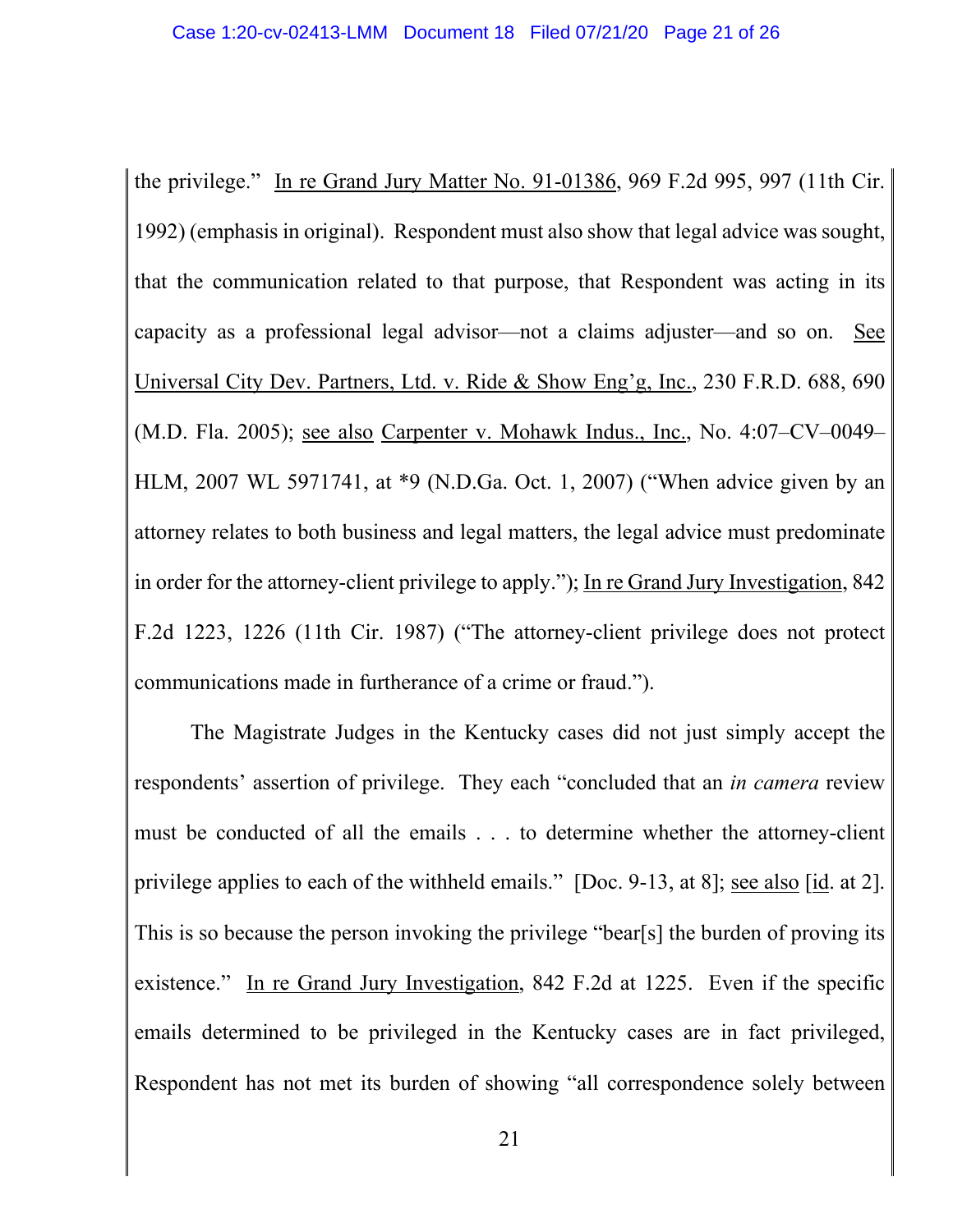Respondent and its captive clients are privileged" by that fact alone. See [Doc. 12, at 21–22].

Notably, respondent only argues that certain "correspondence" is privileged. See [id.]. Respondent appears to concede that it has not produced a substantial amount of "documentation," which it contends is confidential, not privileged. See [id. at 23]. Not all confidential information is privileged, and Respondent cannot avoid disclosing non-privileged confidential information if it is required to do so "by order of the court." Ga. R. Prof. Conduct 1.6(a). But Respondent correctly notes that the Eleventh circuit has created a narrow "exception to the normal rule that a client's identity is not privileged . . . known as the 'last link' doctrine." In re Grand Jury Proceedings 88-9 (MIA), 899 F.2d 1039, 1043 (11th Cir. 1990). "In essence, the last link doctrine extends the protection of the attorney-client privilege to nonprivileged information the identity of the client—when 'disclosure of that identity would disclose *other*, privileged communications (e.g., motive or strategy) and when the incriminating nature of the privileged communications has created in the client a reasonable expectation that the information would be kept confidential.'" Id. (quoting Rabin v. United States, 896 F.2d 1267, 1273 (11th Cir.1990)) (emphasis original).

Respondent argues that "disclosure of Respondent clients' identities could subject each taxpayer to unnecessary harassment through IRS examination." [Doc. 12,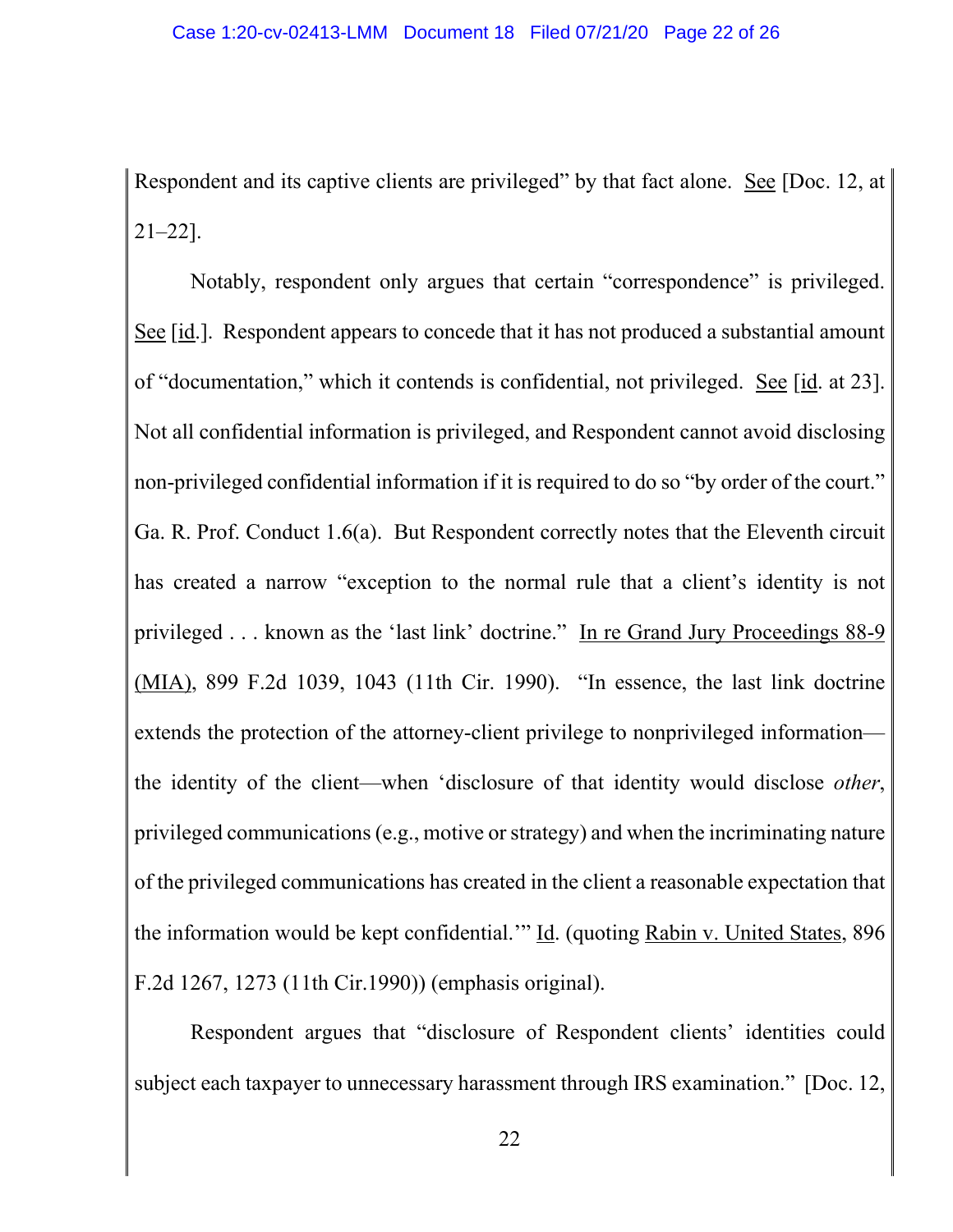at 23–24]. But the only case cited by Respondent deals with clients who hired counsel in criminal matters. See United States v. Garland, Case No. 1:91-CV-2267-ODE, 1992 WL 138116, at \*7 (N.D. Ga. Apr. 9, 1992); see also In re Grand Jury Proceedings 88- 9 (MIA), 899 F.2d at 1043 (noting the last link doctrine protects the identity of a client if it "could form the chain of testimony necessary to convict an individual of a federal crime"). Respondents have cited no authority indicating that a mere IRS audit is covered by the last link doctrine. See [Doc. 12, at 23–24]. As the Supreme Court has held, when the party summoned "is itself under investigation," "any incidental effect on the privacy rights of unnamed taxpayers is justified by the IRS's interest in enforcing the tax laws." Tiffany Fine Arts, Inc. v. United States, 469 U.S. 310, 321 (1985). Even assuming the last link doctrine is potentially applicable, Respondent omits a crucial element in the analysis.

Respondent cannot just show that disclosure of its client's identity would lead to "harassment." It must show that the disclosure of the "usually nonprivileged information will reveal other privileged information." In re Grand Jury Proceedings 88-9 (MIA), 899 F.2d at 1043. Absent such a showing, the last link doctrine does not apply. Id. Just like in the case relied on by Respondent, here Respondent makes no argument that the "disclosure [of its clients' identity] will otherwise reveal privileged attorney-client communication." Garland, 1992 WL 138116, at \*7; see also [Doc. 12,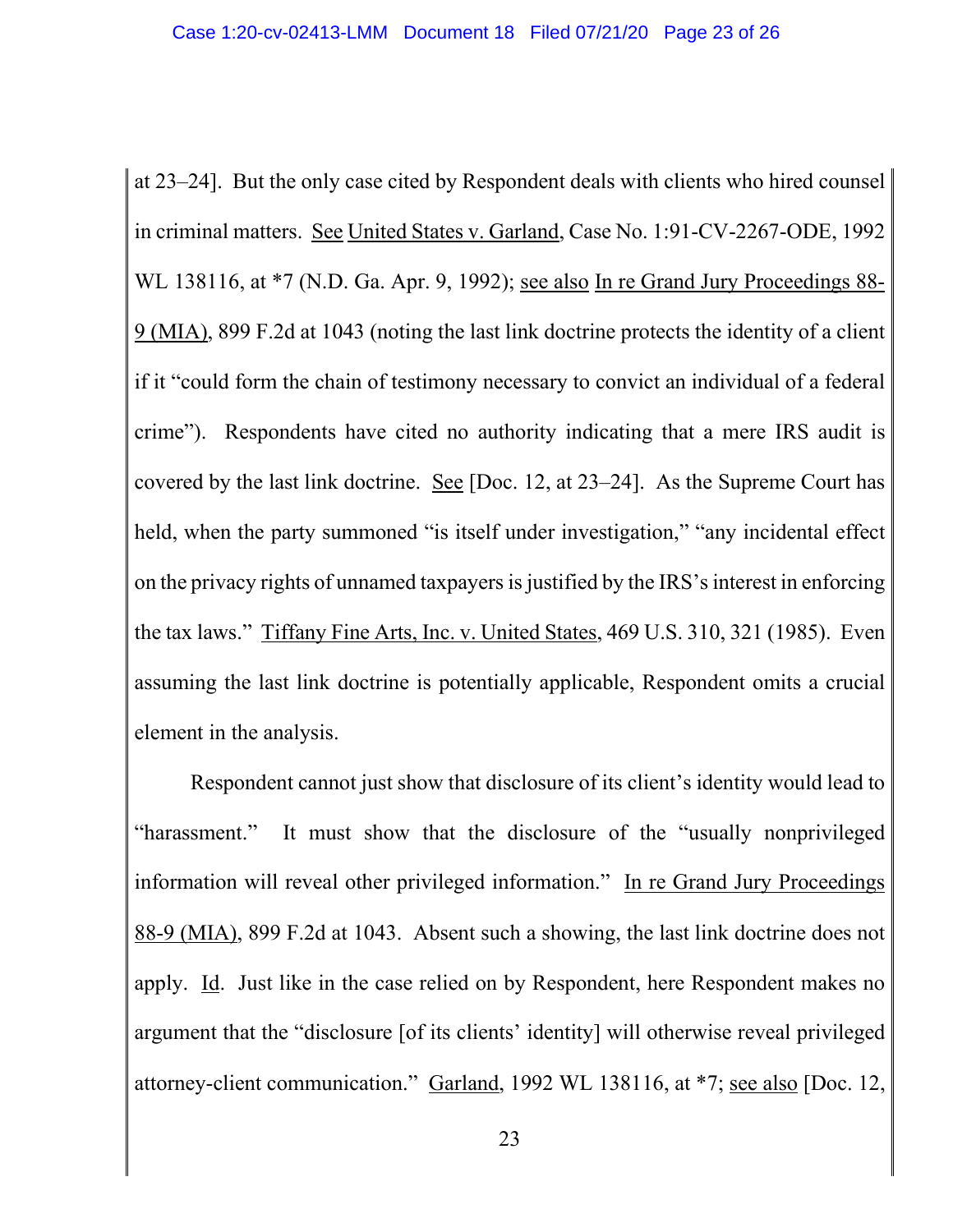at 23–24]. As such, Respondent has not shown that the last link doctrine protects any of the otherwise nonprivileged information it seeks to withhold. See In re Grand Jury Proceedings 88-9 (MIA), 899 F.2d at 1043; Garland, 1992 WL 138116, at \*7. Absent such a showing, confidentiality alone is not enough to protect the information from disclosure, because nonprivileged confidential information must be disclosed if required "by order of the court." Ga. R. Prof. Conduct 1.6(a).

# **CONCLUSION**

For the foregoing reasons, the undersigned **RECOMMENDS** that the Petition be **GRANTED in part and DENIED in part**. As explained above, the undersigned **RECOMMENDS** that the Petition be **DENIED** as to the specific documents Respondent itself has already produced, but that the Petition otherwise be **GRANTED**.

The last argument in Respondent's brief does not deal with what documents should be produced, *per se*, but rather deals with what kind of privilege log it should produce. [Doc. 12, at 24–25]. Respondent contends that a categorical privilege log is appropriate because "the additional information to be gleaned from a more detailed log would be of no material benefit." [Id. at 24]. The undersigned believes such a privilege log is not sufficient in this case. As discussed above, the Eleventh Circuit has rejected Respondent's sweeping "argument that *any* communication between an attorney and client is protected by the privilege." In re Grand Jury Matter No. 91-01386, 969 F.2d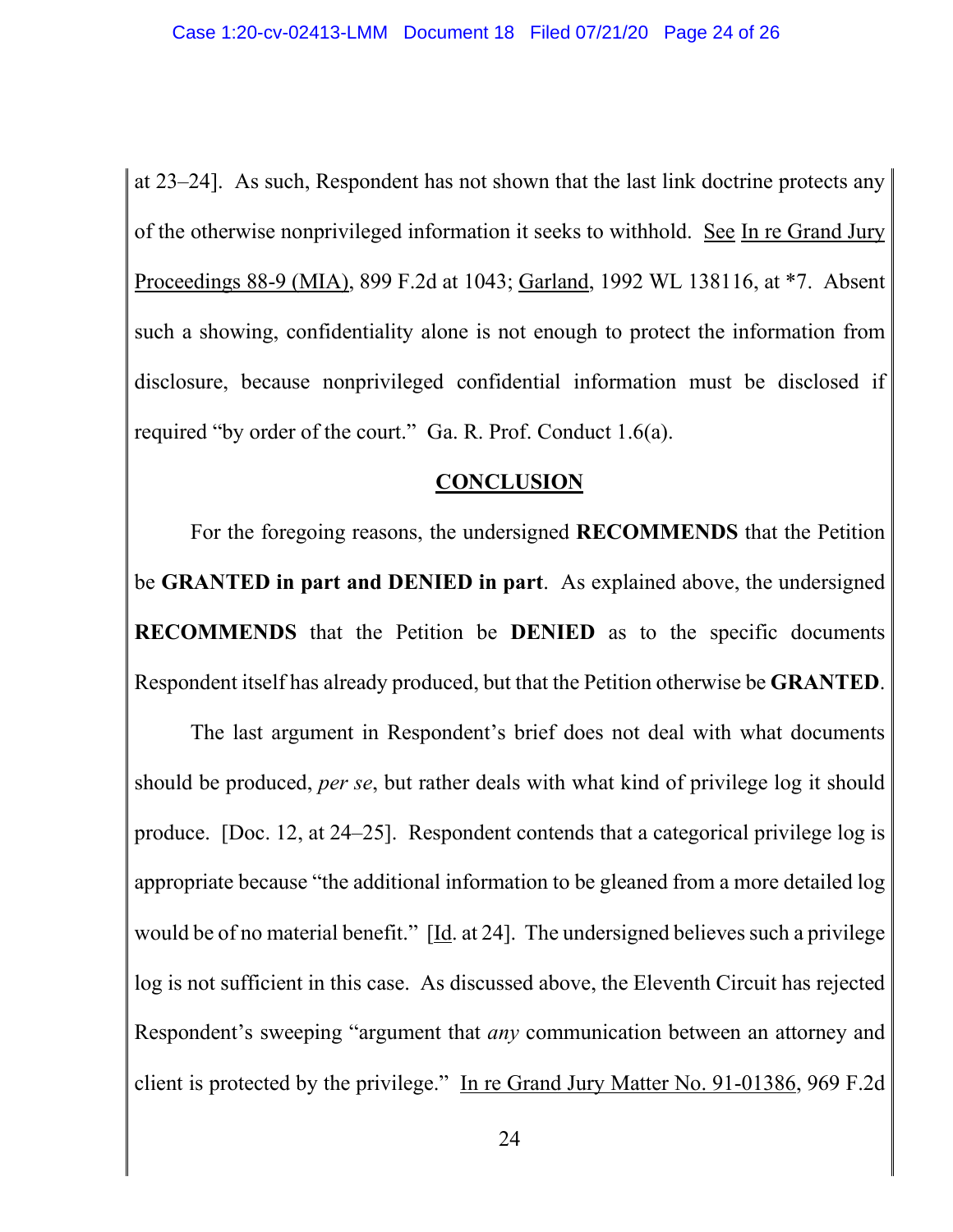at 997 (emphasis in original). Determining whether the attorney-client privilege applies requires an analysis of each document individually, as occurred in the Kentucky cases.

But as Respondent notes, the material at issue in this case is voluminous. See [Doc. 12, at 24]. Because neither an available district judge or magistrate judge of this District can handle such a volume of allegedly privileged materials in an effective and timely manner considering the Court's docket, the undersigned **RECOMMENDS** that a special master be appointed to resolve discovery disputes between the parties. See Fed. R. Civ. P. 53(a)(1)(C). Additionally, because allocating the payment of the special master among the parties depends on issues not yet fully developed, the undersigned further **RECOMMENDS** that the Court withhold ruling on that issue at this time. See Id.  $53(g)(3)$ . To the extent the parties have any objections to the appointment of a special master or wish to suggest candidates for appointment, they should raise those issues in any objections to this Report and Recommendation.  $\underline{Id}$ . 53(b)(1).

As this is a Final Report and Recommendation and there are no other matters pending before the Court, the Clerk is directed to terminate the reference to the undersigned.